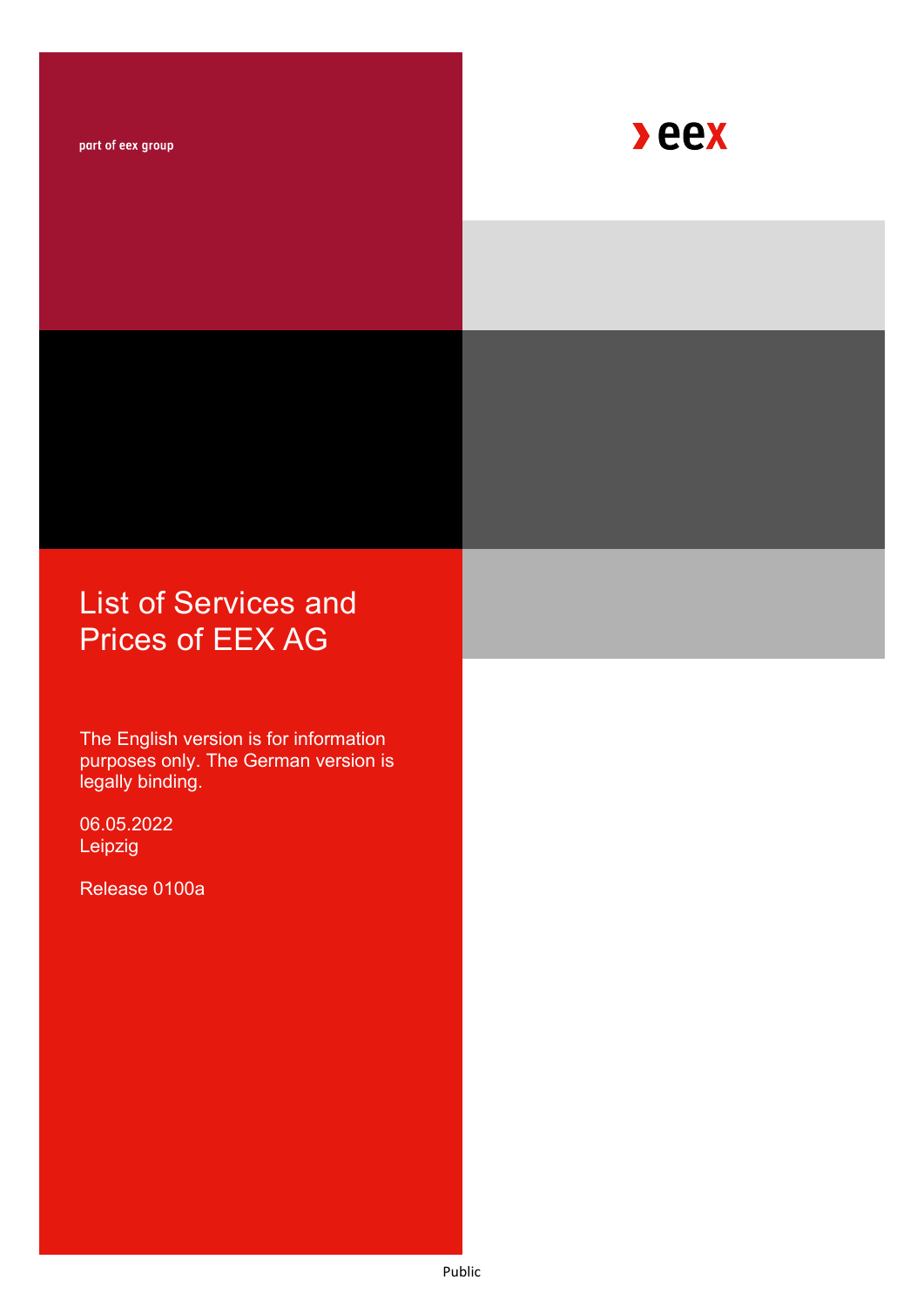

# Table of Contents

| 1.    | <b>Transaction Fees</b>                                               | 4                       |
|-------|-----------------------------------------------------------------------|-------------------------|
| 1.1   | General                                                               | $\overline{\mathbf{4}}$ |
| 1.1.1 | Transactions in Combined Instruments or Orders                        | 4                       |
| 1.1.2 | Delta Hedge Discount for Power and Natural Gas Products               | 4                       |
| 1.2   | <b>Power Products</b>                                                 | 5                       |
| 1.3   | <b>Natural Gas Products</b>                                           | $6\phantom{1}6$         |
| 1.4   | <b>Environmental Products</b>                                         | $\bf 8$                 |
| 1.5   | <b>Agricultural Products</b>                                          | 9                       |
| 1.6   | <b>Global Commodities</b>                                             | 10                      |
| 2.    | <b>Trade Cancellation Fees</b>                                        | 12                      |
| 3.    | Fee for Excessive Use of the Trading Systems                          | 13                      |
| 4.    | <b>Annual Fees and Further Fees</b>                                   | 15                      |
| 4.1   | <b>Annual Fees</b>                                                    | 15                      |
| 4.2   | <b>New Trading Participants</b>                                       | 17                      |
| 4.3   | View only                                                             | 17                      |
| 4.4   | Fees for Frontends and Connection                                     | 18                      |
| 4.5   | Fees for Interfaces to the Trading System by Third Party Providers    | 21                      |
| 4.6   | <b>Trainings and Events</b>                                           | 22                      |
| 4.6.1 | Exchange Trader Trainings and EEX Trader Exam                         | 22                      |
| 4.6.2 | <b>Other Trainings and Events</b>                                     | 23                      |
| 4.6.3 | <b>General Conditions</b>                                             | 23                      |
| 4.7   | <b>EEX Group DataSource</b>                                           | 24                      |
| 4.7.1 | Access via API                                                        | 24                      |
| 4.7.2 | Access via Desktop App                                                | 24                      |
| 4.7.3 | Access via Excel Tool                                                 | 25                      |
| 4.7.4 | Access via sFTP Server                                                | 26                      |
| 4.7.5 | <b>General Conditions</b>                                             | 26                      |
| 4.8   | <b>Transparency and Reporting Services</b>                            | 27                      |
| 4.8.1 | Publication and forwarding of inside information and fundamental data | 27                      |
| 4.8.2 | Transaction data pursuant to REMIT                                    | 29                      |
| 4.8.3 | <b>Transaction data for GB Contracts</b>                              | 30                      |
| 4.8.4 | Position and transaction data pursuant to MiFID II and MiFIR          | 31                      |
| 4.8.5 | <b>Further services</b>                                               | 32                      |
| 4.9   | InsightCommodity                                                      | 33                      |
| 4.10  | <b>Other Services</b>                                                 | 34                      |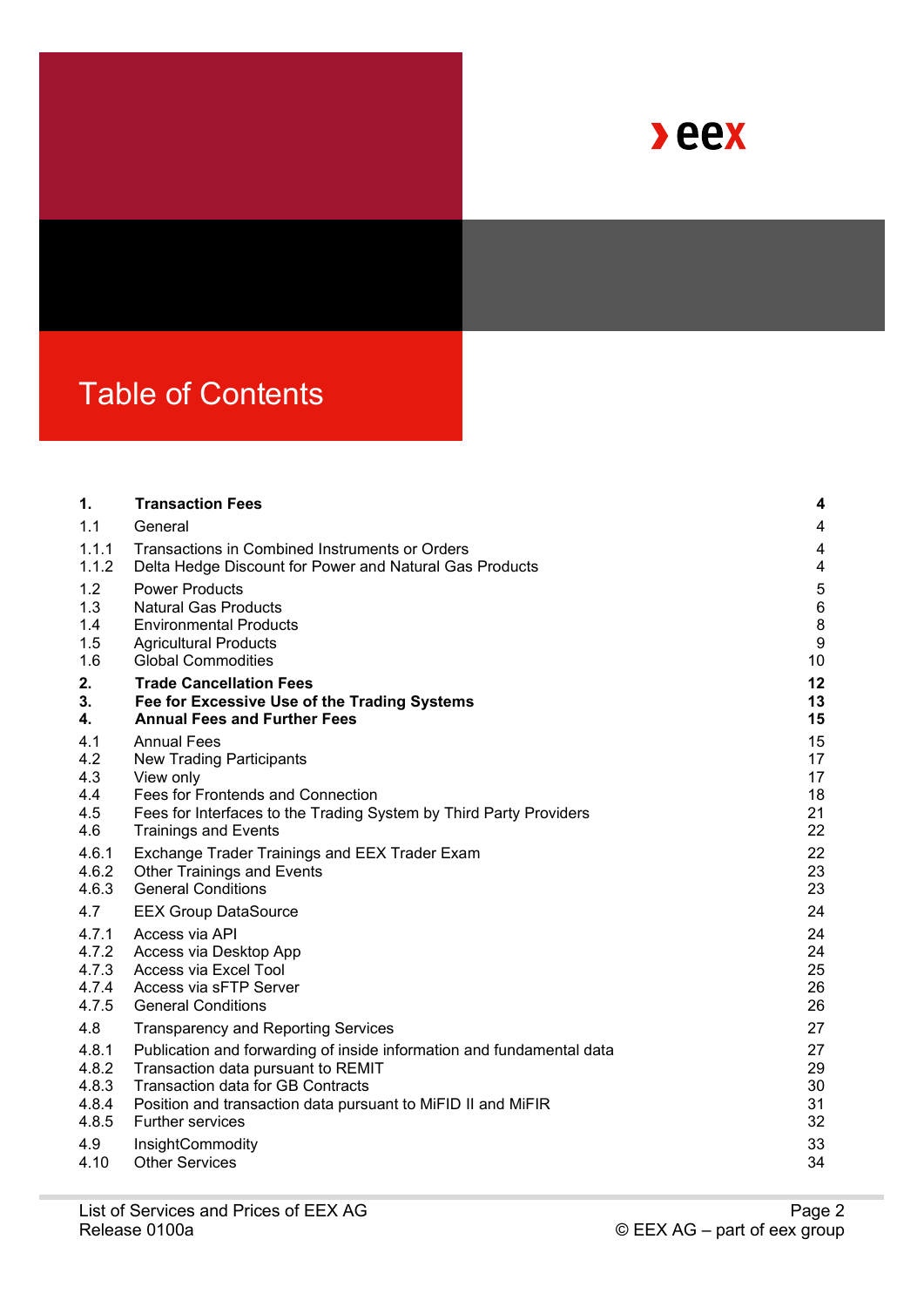| 5.    | <b>Market Support Agreements</b>                               | 35 |
|-------|----------------------------------------------------------------|----|
| 5.1   | Market Maker Agreements                                        | 35 |
| 5.2   | <b>Liquidity Provider Agreements</b>                           | 35 |
| 5.3   | <b>Volume Provider Agreements</b>                              | 35 |
| 5.4   | <b>Other Supporter Agreements</b>                              | 35 |
| 6.    | <b>General Rules</b>                                           | 36 |
| 6.1   | Validity                                                       | 36 |
| 6.2   | Due Date of Payments                                           | 36 |
| 6.2.1 | <b>Transaction Fees</b>                                        | 36 |
| 6.2.2 | <b>Annual Fees and Technical Fees</b>                          | 36 |
|       | 6.2.2.1 General Conditions                                     | 36 |
|       | 6.2.2.2 Special Provisions for Trading in Natural Gas Products | 36 |
| 6.2.3 | Other Fees and Expenses                                        | 36 |
| 6.3   | Debit                                                          | 37 |
| 6.4   | Value-Added Tax (VAT)                                          | 37 |
| 6.5   | Termination                                                    | 37 |
| 6.6   | Amendments                                                     | 37 |
| 6.7   | Applicable Law; Place of Jurisdiction                          | 37 |
|       | <b>Appendix A: Detailed Connection Prices</b>                  | 38 |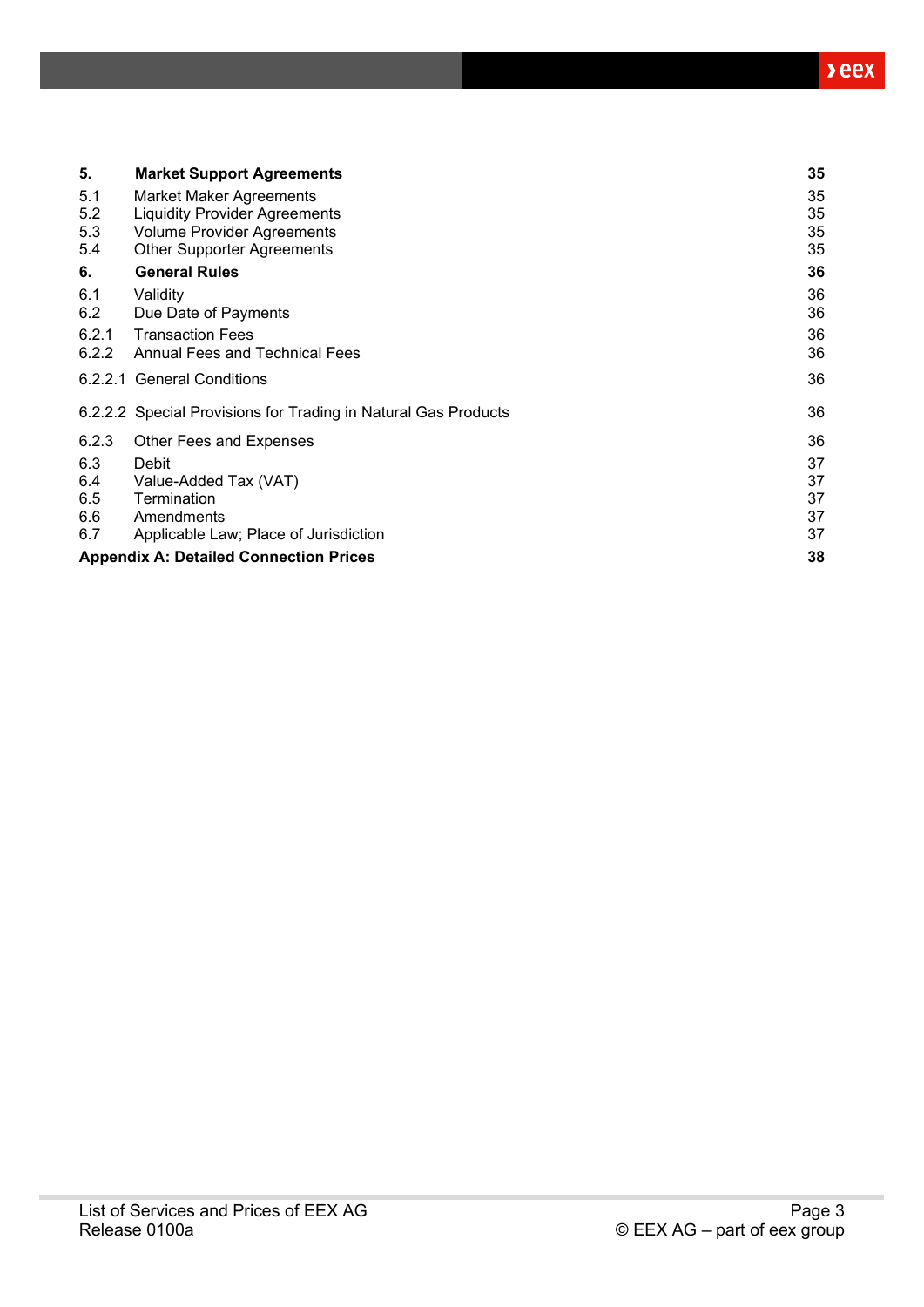# <span id="page-3-0"></span>**1. Transaction Fees**

### <span id="page-3-1"></span>**1.1 General**

EEX AG charges transaction fees for the execution of orders and the registration of trades (together "Transactions"). The transaction fees have to be paid by the respective trading participants<sup>1</sup> on whose behalf the Transaction has been executed in accordance with EEX's Rules and Regulations. Transaction fees are derived from the volume executed in the corresponding units in Megawatt hours (MWh), Therms (thm), million British thermal unit (MMBtu), kilo tonnes of carbon dioxide (ktCO2), metric tonnes (t), short tons (st), days (d), or hours (h), respectively, or on the number of contracts concluded (Contract).

#### <span id="page-3-2"></span>1.1.1 Transactions in Combined Instruments or Orders

For Transactions in combined instruments or combined orders (spreads)

- that combine only physically settled natural gas products, only the transaction fee of the first mentioned product of the respective spread is charged. For transactions based on an implicit order in the trading system, only the transaction fee is charged for the product to which the implicit order relates.
- that combine EEX EGSI Natural Gas Future for different market areas (location spreads), only the transaction fee for the first mentioned market area of the respective location spread is charged.
- that combine physically settled natural gas products with EEX EGSI Natural Gas Futures, only the transaction fee of the physically settled natural gas product of the respective spread is charged.
- that combine an EEX EGSI Natural Gas Future with an EEX Power Future (spark spread), the transaction fee of the EEX EGSI Natural Gas Future of the respective spark spread is waived.
- that combine spot products and futures on emission rights only the transaction fee for the futures product of the respective spread is charged.

#### <span id="page-3-3"></span>1.1.2 Delta Hedge Discount for Power and Natural Gas Products

For a Transaction entailing a delta hedge in an Option on EEX Futures (currently, EEX Power Futures or EEX Natural Gas Futures) (delta hedge), the transaction fee for the delta hedge will be reimbursed provided that (i) the option and delta hedge are concluded at EEX on the same trading day and (ii) the trade ID of the delta hedge is indicated when concluding the option. The discount is only available when establishing an initial futures position.

<sup>1</sup> If not stipulated otherwise: together for Exchange participants and Members of the EEX OTF.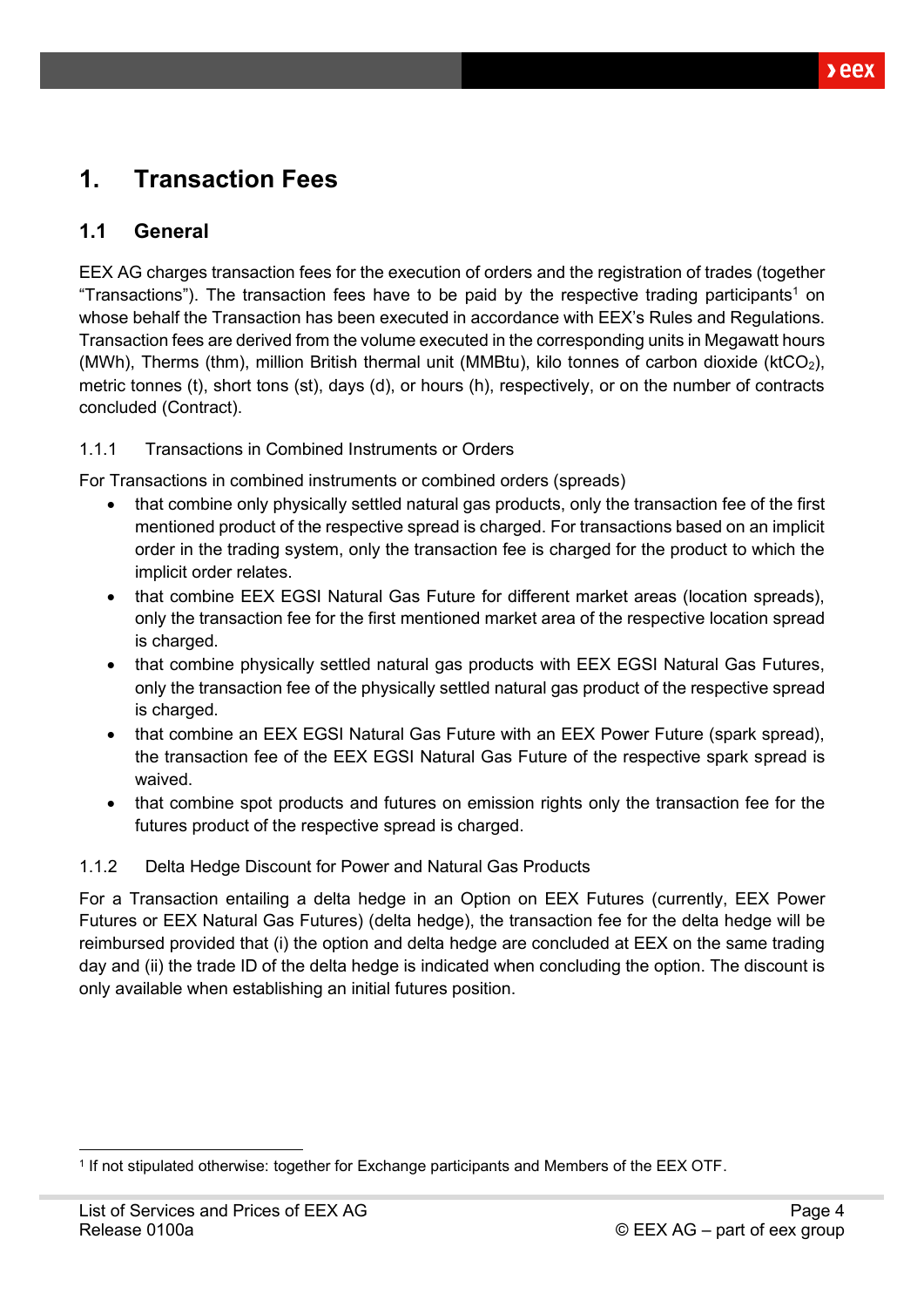### <span id="page-4-0"></span>**1.2 Power Products**

Subject to the provisions in section 1.1 (spread and delta hedge), EEX AG charges the following fees for transactions in power products:

#### **EEX Power Futures (including EEX OTF Products)**

| Transactions in                                                             |                           |
|-----------------------------------------------------------------------------|---------------------------|
| EEX Power Week/Month/Quarter/Year Futures                                   | € 0.0075 per MWh          |
| EEX Nordic Power Futures (Week/Month/Quarter/Year)                          | $\epsilon$ 0.0025 per MWh |
| EEX-PXE Power Futures (Week/Month/Quarter/Year) <sup>1)</sup>               | € 0.015 per MWh           |
| <b>EEX Power Day and Weekend Futures</b>                                    | € 0.015 per MWh           |
| EEX-PXE Czech and EEX-PXE Hungarian Day and Weekend Futures                 | € 0.03 per MWh            |
| <b>EEX GB Power Futures</b><br>(Day/Weekend/Week/Month/Quarter/Season/Year) | GBP 0.00375 per MWh       |
| EEX Japanese Power Futures (Week/Month/Quarter/Season/Year)                 | $42.00$ per MWh           |

#### **Options on EEX Power Futures**

| Transactions in Options on EEX Power Futures                |                   |  |
|-------------------------------------------------------------|-------------------|--|
| with an option premium of $\epsilon$ 0.15 per MWh or more   | € 0.0025 per MWh  |  |
| with an option premium of less than $\epsilon$ 0.15 per MWh | € 0.00125 per MWh |  |

1) For all transactions in EEX-PXE Polish Power Futures concluded in the period from 1 July 2021 to 30 June 2022, the transaction fee is waived.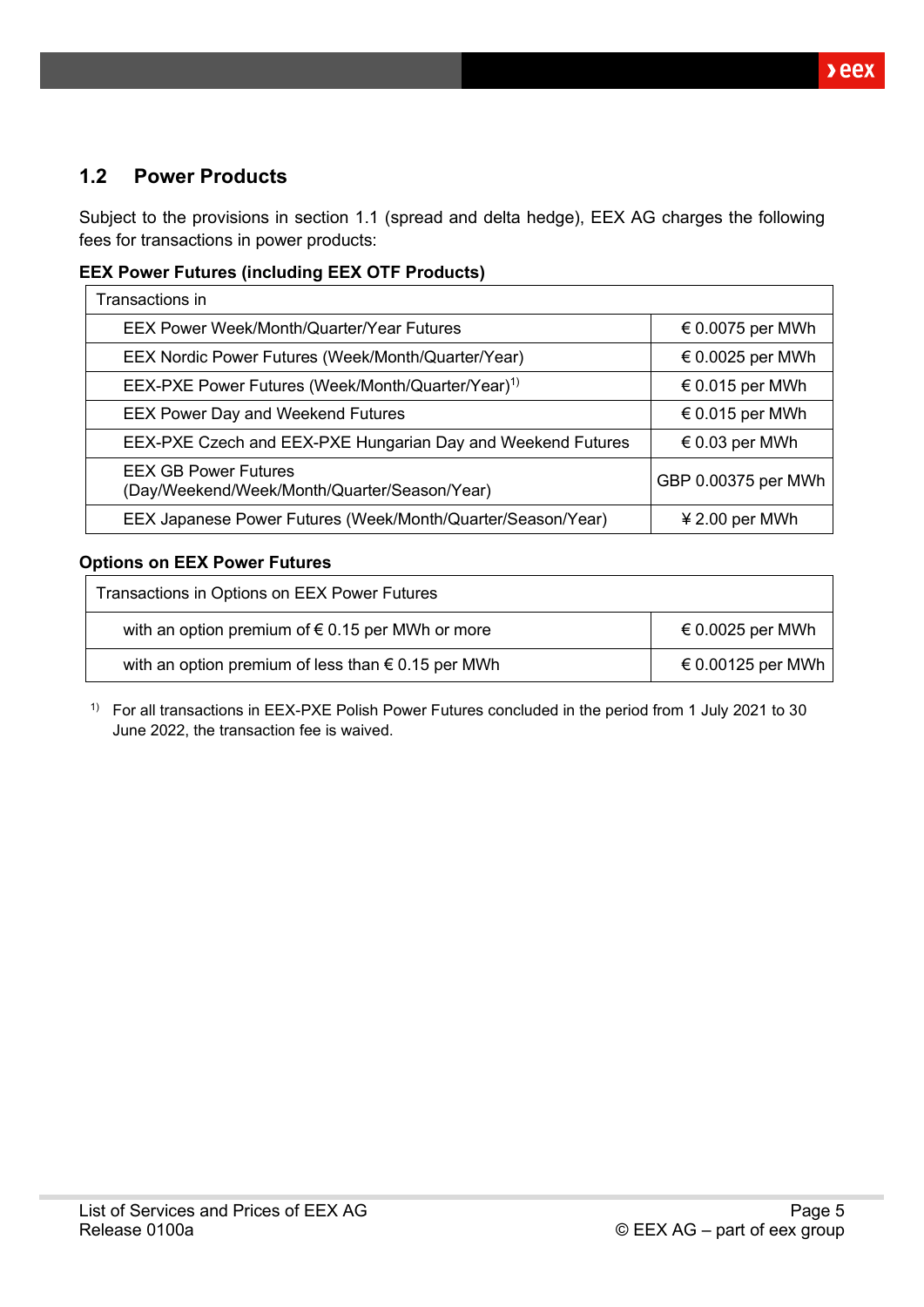$beex$ 

### <span id="page-5-0"></span>**1.3 Natural Gas Products**

Subject to the provisions in section 1.1 (spread and delta hedge), EEX AG charges the following fees for transactions in natural gas products:

| Transactions concluded between 8 am and 6 pm CE(S)T in                                                                                                                                                                                                                                                                                                                                                                                                                                                           |                         |  |
|------------------------------------------------------------------------------------------------------------------------------------------------------------------------------------------------------------------------------------------------------------------------------------------------------------------------------------------------------------------------------------------------------------------------------------------------------------------------------------------------------------------|-------------------------|--|
| Natural Gas with Delivery in the Market Area TTF:                                                                                                                                                                                                                                                                                                                                                                                                                                                                |                         |  |
| for delivery periods Within-Day<br>٠                                                                                                                                                                                                                                                                                                                                                                                                                                                                             | € 0.01 per MWh          |  |
| for all other delivery periods (except Hourly products)                                                                                                                                                                                                                                                                                                                                                                                                                                                          | € 0.005 per MWh         |  |
| Natural Gas with Delivery in the Market Areas PEG, PVB, ZTP, ZTP L                                                                                                                                                                                                                                                                                                                                                                                                                                               | € 0.01 per MWh          |  |
| Natural Gas with Delivery in the Market Areas THE:                                                                                                                                                                                                                                                                                                                                                                                                                                                               |                         |  |
| for delivery periods Within-Day<br>٠                                                                                                                                                                                                                                                                                                                                                                                                                                                                             | € 0.015 per MWh         |  |
| for all other delivery periods (except Hourly products)                                                                                                                                                                                                                                                                                                                                                                                                                                                          | € 0.005 per MWh         |  |
| Locational, Zonal or Quality-Specific Products on Natural Gas with Delivery on<br>the following delivery points or zones in the Market Area:<br>GRTgaz:<br>PEG,<br>$\blacksquare$<br>THE:<br>THE North H, THE North H VIP BE,<br>THE North H VIP NL, THE North H Cluster,<br>THE South H, THE South H VIP BE,<br>THE South H VIP NL, THE South H Cluster,<br>THE North L, THE South L<br>as well as Hourly products on Natural Gas with Delivery in the Market Areas<br>TTF, THE L North, THE L West, THE L East | $\epsilon$ 0.03 per MWh |  |
| Natural Gas with Delivery in the Market Area NBP and ZEE                                                                                                                                                                                                                                                                                                                                                                                                                                                         | GBp 0.0015 per thm      |  |
| Natural Gas with Delivery in the Market Area ETF                                                                                                                                                                                                                                                                                                                                                                                                                                                                 | € 0.016 per MWh         |  |
| Natural Gas with Delivery in the Market Area CEGH VTP <sup>1)</sup> :                                                                                                                                                                                                                                                                                                                                                                                                                                            |                         |  |
| for delivery periods Hourly and Within-Day                                                                                                                                                                                                                                                                                                                                                                                                                                                                       | € 0.01 per MWh          |  |
| for all other delivery periods                                                                                                                                                                                                                                                                                                                                                                                                                                                                                   | € 0.005 per MWh         |  |
| Natural Gas with Delivery in the Market Area CZ VTP                                                                                                                                                                                                                                                                                                                                                                                                                                                              | € 0.005 per MWh         |  |
| Transactions concluded between 6 pm and 8 am CE(S)T of the following day ("Off-Hours") in                                                                                                                                                                                                                                                                                                                                                                                                                        |                         |  |
| Natural Gas Spot Products                                                                                                                                                                                                                                                                                                                                                                                                                                                                                        |                         |  |
| with Delivery in the Market Area NBP and ZEE                                                                                                                                                                                                                                                                                                                                                                                                                                                                     | GBp 0.002 per thm       |  |
| with Delivery in all other Market Areas (except Locational, Zonal and<br>٠<br>Hourly products)                                                                                                                                                                                                                                                                                                                                                                                                                   | $\epsilon$ 0.02 per MWh |  |
| Locational, Zonal or Quality-Specific Products on Natural Gas with Delivery on<br>the following specific delivery points or zones in the Market Area:<br>GRTgaz:<br>PEG,<br>THE:<br>THE North H, THE North H VIP BE,<br>THE North H VIP NL, THE North H Cluster,<br>THE South H, THE South H VIP BE,<br>THE South H VIP NL, THE South H Cluster,<br>THE North L, THE South L<br>as well as Hourly products on Natural Gas with Delivery in the Market Areas<br>TTF, THE L North, THE L West, THE L East          | € 0.03 per MWh          |  |

For footnotes, see Transaction Fees for Options on Futures on Natural Gas.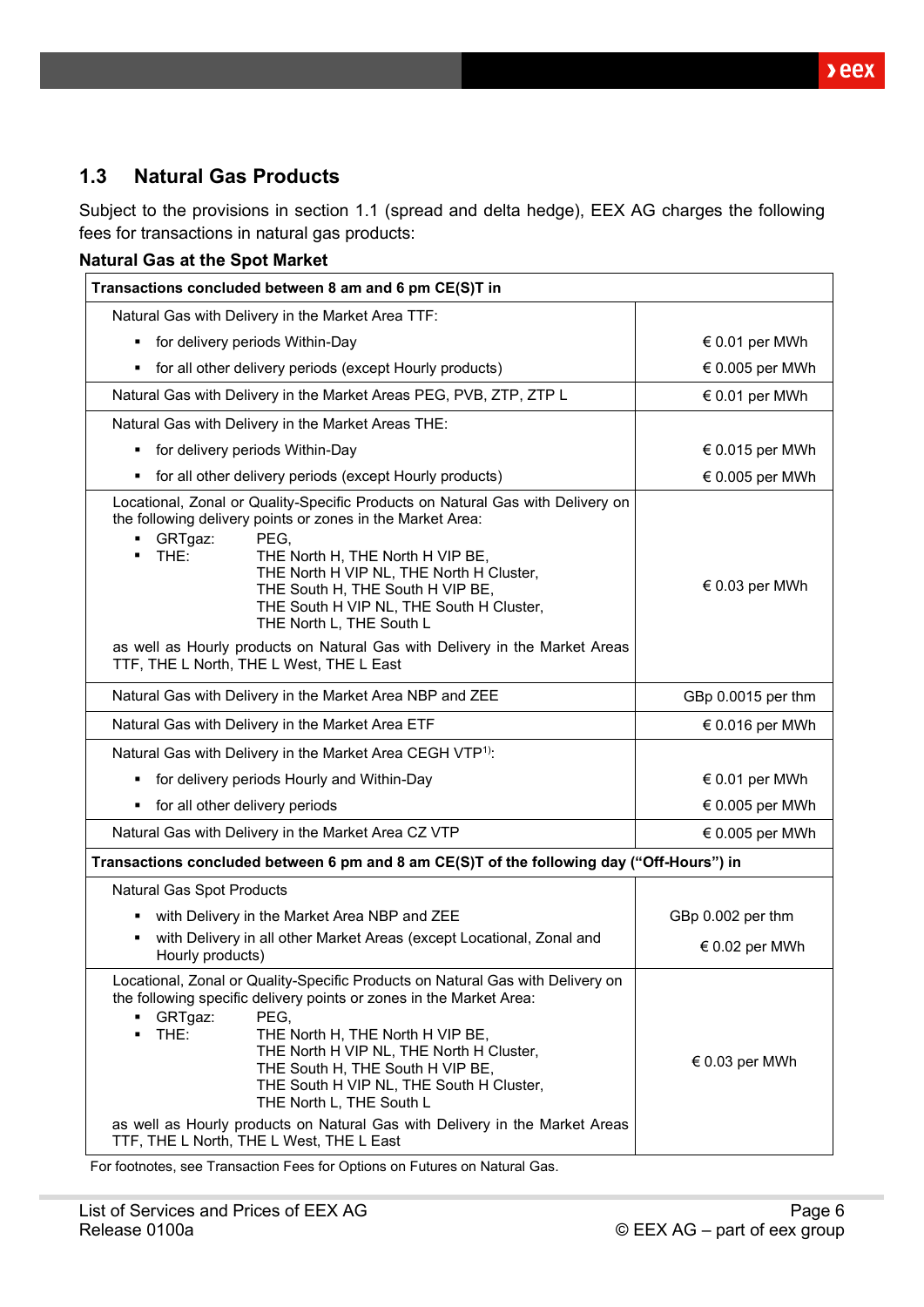#### **Natural Gas Futures (including EEX OTF-Products)**

| Transactions in                                                                           |                                 |
|-------------------------------------------------------------------------------------------|---------------------------------|
| Futures on Natural Gas with Delivery in the Market Area TTF                               | € 0.00175 per MWh               |
| Futures on Natural Gas with Delivery in the Market Areas NBP<br>and ZEE                   | GBp 0.0007 per thm              |
| Futures on Natural Gas with Delivery in the Market Area CEGH<br>VTP                       | $\epsilon$ 0.003 per MWh        |
| Futures on Natural Gas with Delivery in the Market Areas PEG,<br>PVB, ZTP, ETF and CZ VTP | € 0.005 per MWh                 |
| Futures on Natural Gas with Delivery in the Market Areas THE and<br><b>PSV</b>            | € 0.0025 per MWh                |
| <b>EEX EGSI Natural Gas Day/Weekend/Week Futures</b>                                      | € 0.005 per MWh <sup>2)</sup>   |
| EEX CEGH VTP EGSI Natural Gas Month/Quarter/Season/Year<br><b>Futures</b>                 | € 0.003 per MWh <sup>2)</sup>   |
| <b>EEX THE EGSI Natural Gas Month/Quarter/Season/Year Futures</b>                         | € 0.0025 per MWh <sup>2)</sup>  |
| <b>EEX TTF EGSI Natural Gas Month/Quarter/Season/Year Futures</b>                         | € 0.00175 per MWh <sup>2)</sup> |
| Futures on Liquified Natural Gas (LNG)                                                    | \$0.0007 per MMBtu              |

#### **Options on Natural Gas Futures**

| Transactions in Options on Natural Gas Futures | € 0.002 per MWh |
|------------------------------------------------|-----------------|
|                                                |                 |

<sup>1)</sup> Trading participants, who as Market Area Manager (MAM), Transmission or Distribution System Operator (TSO or DSO) or their service providers have simultaneously concluded two corresponding but opposite transactions in EEX Natural Gas Day or Within-Day Spot Contracts for the purpose of implicitly allocating capacities for the cross-border transport of natural gas, whereby the corresponding transactions:

- have the same quantity of natural gas and the same delivery period (Day or Within-Day) and one is a buy and the other one is a sell transaction,
- one of the transactions relates to the market area CEGH VTP and the other to the market area THE, and
- both transactions otherwise only differ in price,

have to pay until and including 30 September 2022 only transaction fees for the transaction relating to the market area CEGH VTP.

<sup>2)</sup> For all transactions concluded up to and including 31 July 2022, the transaction fee will be waived for the initiator of the transactions.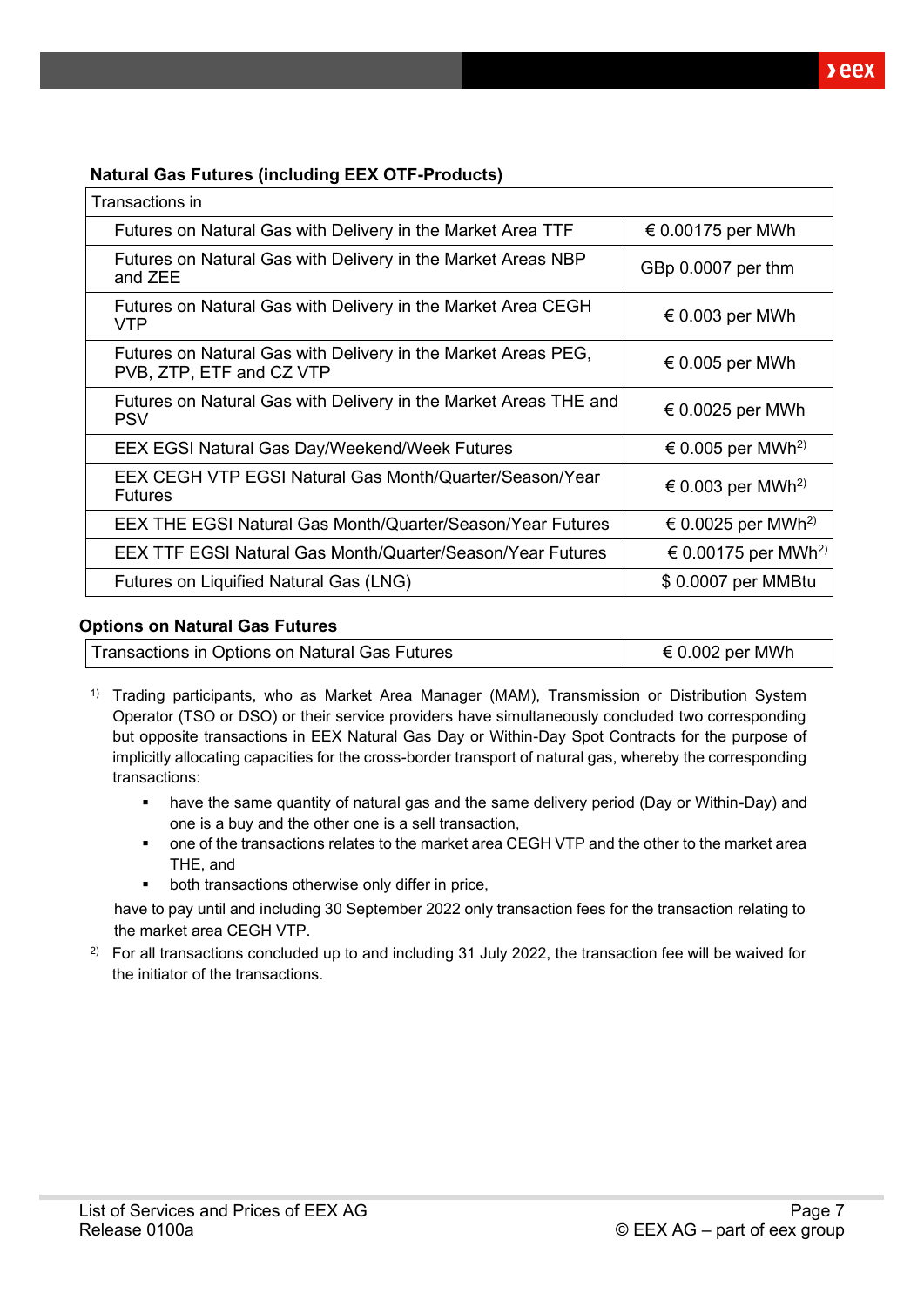$xeex$ 

### <span id="page-7-0"></span>**1.4 Environmental Products**

Subject to the provisions in section 1.1 (spread and delta hedge), EEX AG charges the following fees for transactions in environmental products:

#### **Emission Rights on the Spot Market**

| Transactions in                                                                                    |                              |  |
|----------------------------------------------------------------------------------------------------|------------------------------|--|
| Allowances (EUA, EUAA) – Primary Auction (buyers only) of the EU<br><b>Common Auction Platform</b> | € 3.72 per ktCO <sub>2</sub> |  |
| Allowances (EUA, EUAA) - Primary Auction (buyers only) for Poland                                  | € 3.72 per ktCO <sub>2</sub> |  |
| Allowances (EUA) Primary Auction (buyers only) for Northern Ireland<br>in the framework of EU-ETS  | € 3.72 per ktCO <sub>2</sub> |  |
| Allowances (EUA, EUAA) - Primary Auction (buyers only) for<br>Germany                              | € 2.50 per ktCO <sub>2</sub> |  |
| Emission Rights (EUA, EUAA) - Secondary Trading                                                    | € 3.50 per ktCO <sub>2</sub> |  |

#### **Futures on Emission Rights**

Transactions in Futures on Emission Rights<sup>1)</sup>  $\epsilon$  2.50 per ktCO<sub>2</sub>

#### **Options on Futures on Emission Rights**

| Transactions in options on Futures on Emission Rights <sup>1)</sup> | $\epsilon$ 2.50 per ktCO <sub>2</sub> |
|---------------------------------------------------------------------|---------------------------------------|
|---------------------------------------------------------------------|---------------------------------------|

 $1)$ ) Upon sign-up and confirmation, new or newly active trading participants (trading participants who have traded less than 50 ktCO<sub>2</sub> in futures and options on emission allowances during any three consecutive (full) calendar months within the last 12 months) will pay a reduced transaction fee of  $\epsilon$  0.50 per ktCO<sub>2</sub>. The reduced transaction fee applies to the trading participant's total trading volume. The reduced transaction fee shall also apply to trading volumes of a trading participant's indirect trading participant(s) (*mittelbare Handelsteilnehmer*) within the meaning of Section 2(8) BörsG (Agency Clients) if such Agency Client(s) fulfil(s) the criteria as specified above, provided that the trading participant ensures that the reduction is passed on economically to its respective Agency Client(s). In any case, to avoid double crediting at the expense of EEX AG, the reduced transaction fee only applies in relation to trading volumes of Agency Clients insofar as these Agency Clients do not receive similar benefits directly from EEX AG.

Trading participants and Agency Clients interested in benefitting from this scheme: Please contact EEX AG via your Key Account Manager or [emissions@eex.com.](mailto:emissions@eex.com) The reduction will be granted for a period of twelve (12) months as of the month of sign-up. This reduction will only be granted once.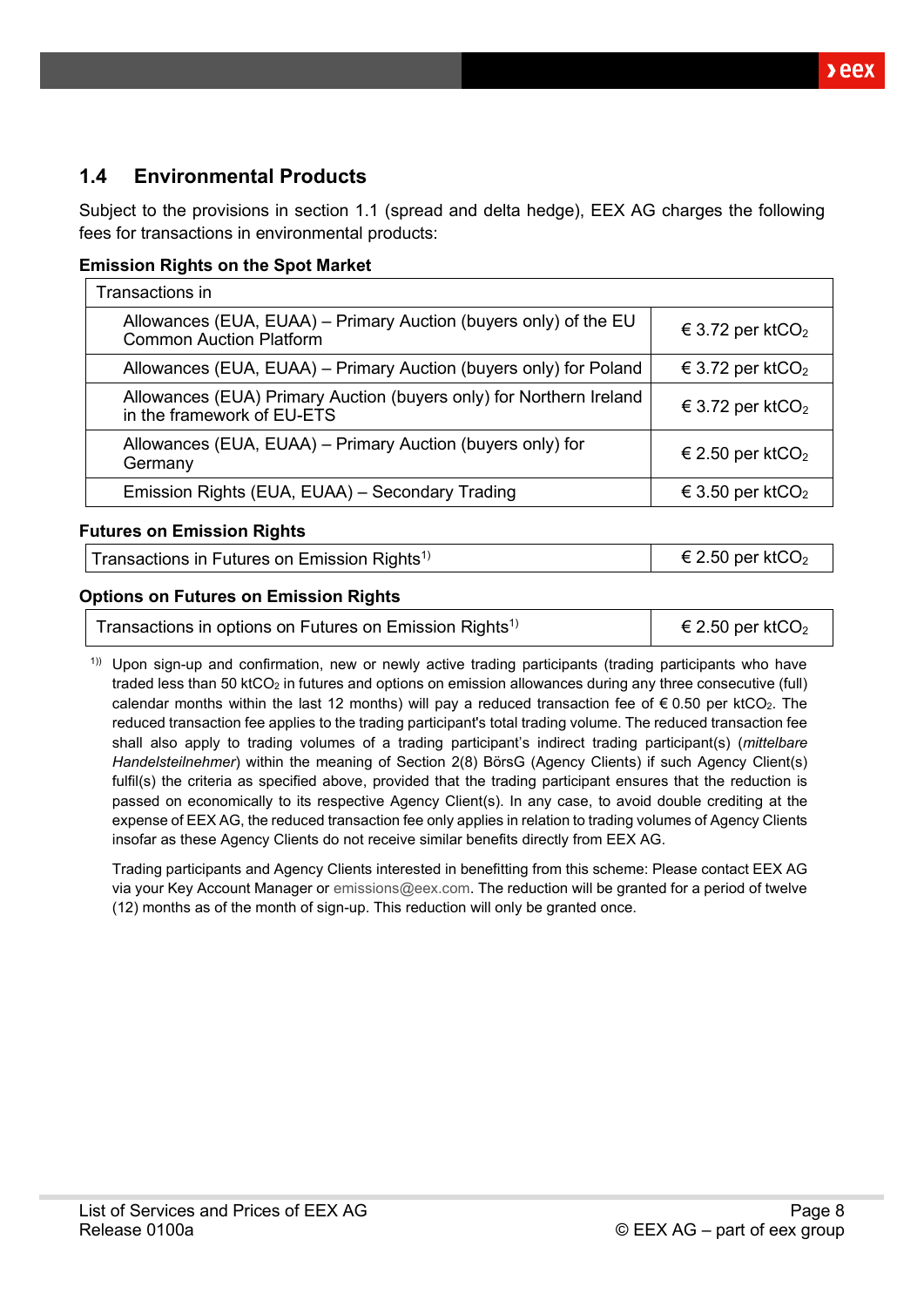### <span id="page-8-0"></span>**1.5 Agricultural Products**

Subject to the provisions in section 1.1 (spread and delta hedge), EEX AG charges the following fees for transactions in agricultural products:

### **Futures on Agricultural Products**

| Transactions in                       |                     |  |
|---------------------------------------|---------------------|--|
| <b>Futures on Potatoes</b>            | € 3.00 per Contract |  |
| <b>Futures on Skimmed Milk Powder</b> | € 1.50 per Contract |  |
| <b>Futures on Whey Powder</b>         | € 1.50 per Contract |  |
| <b>Futures on Butter</b>              | € 1.50 per Contract |  |
| Futures on Liquid Milk                | € 1.50 per Contract |  |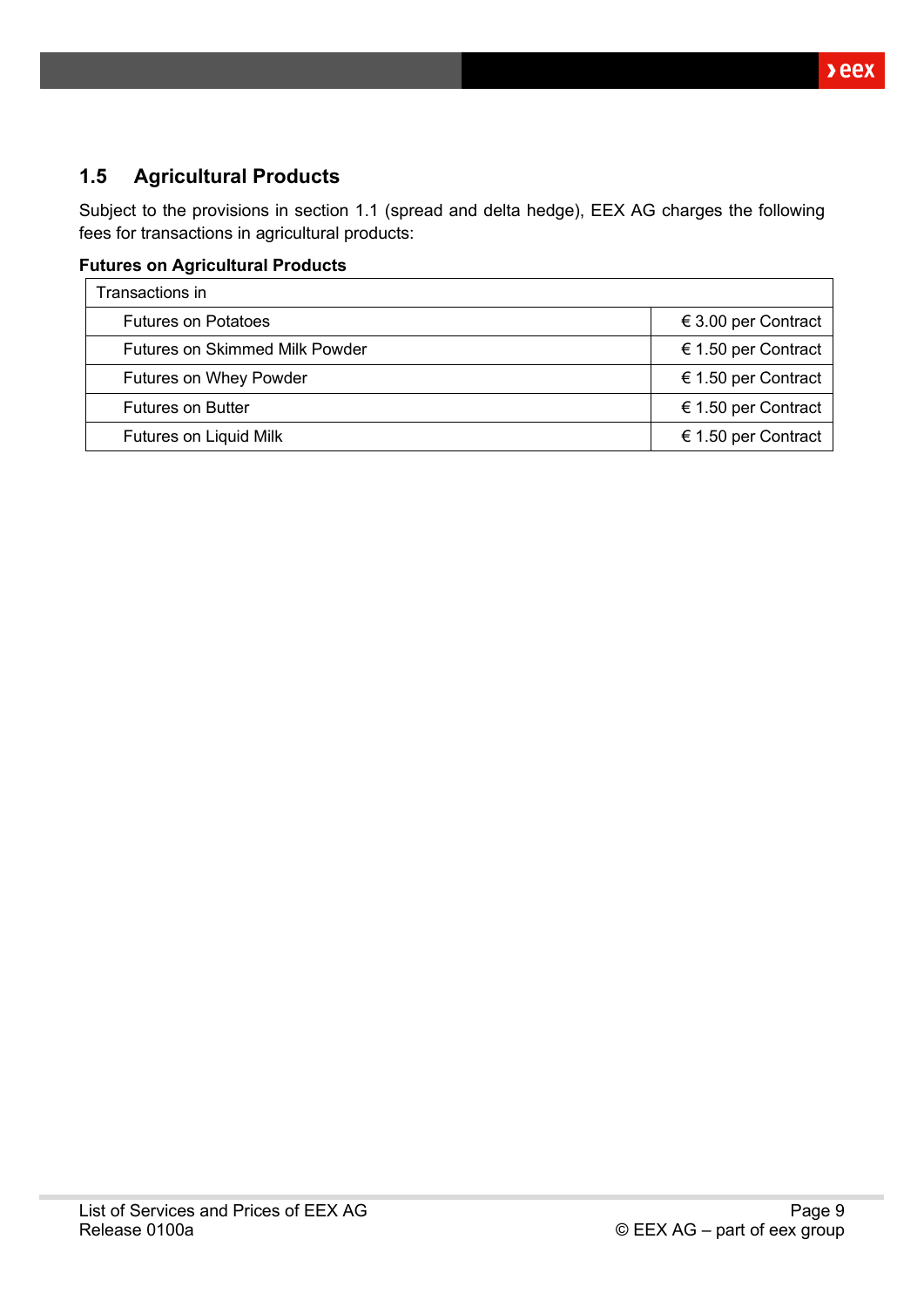### <span id="page-9-0"></span>**1.6 Global Commodities**

Subject to the provisions in section 1.1 (spread and delta hedge), EEX AG charges the following fees for transactions in global commodities:

#### **Wood Pellet Futures**

| Transactions in Futures on Wood Pellets | \$ 0.04<br>per: |
|-----------------------------------------|-----------------|
|-----------------------------------------|-----------------|

#### **Freight Futures**

| Transactions in                                             |                |
|-------------------------------------------------------------|----------------|
| Futures on Dry Bulk Time Charter Freight <sup>1)</sup>      | \$3.60 per d   |
| Futures on Dry Bulk Trip Time Charter Freight <sup>1)</sup> | \$3.60 per d   |
| Futures on Dry Bulk Voyage Routes Freight <sup>1)</sup>     | \$0.0036 per t |

#### **Options on Freight Futures**

| Transactions in Options on Futures on Freight <sup>1)</sup> | \$3.60 per d |
|-------------------------------------------------------------|--------------|
|-------------------------------------------------------------|--------------|

For footnotes, see next page.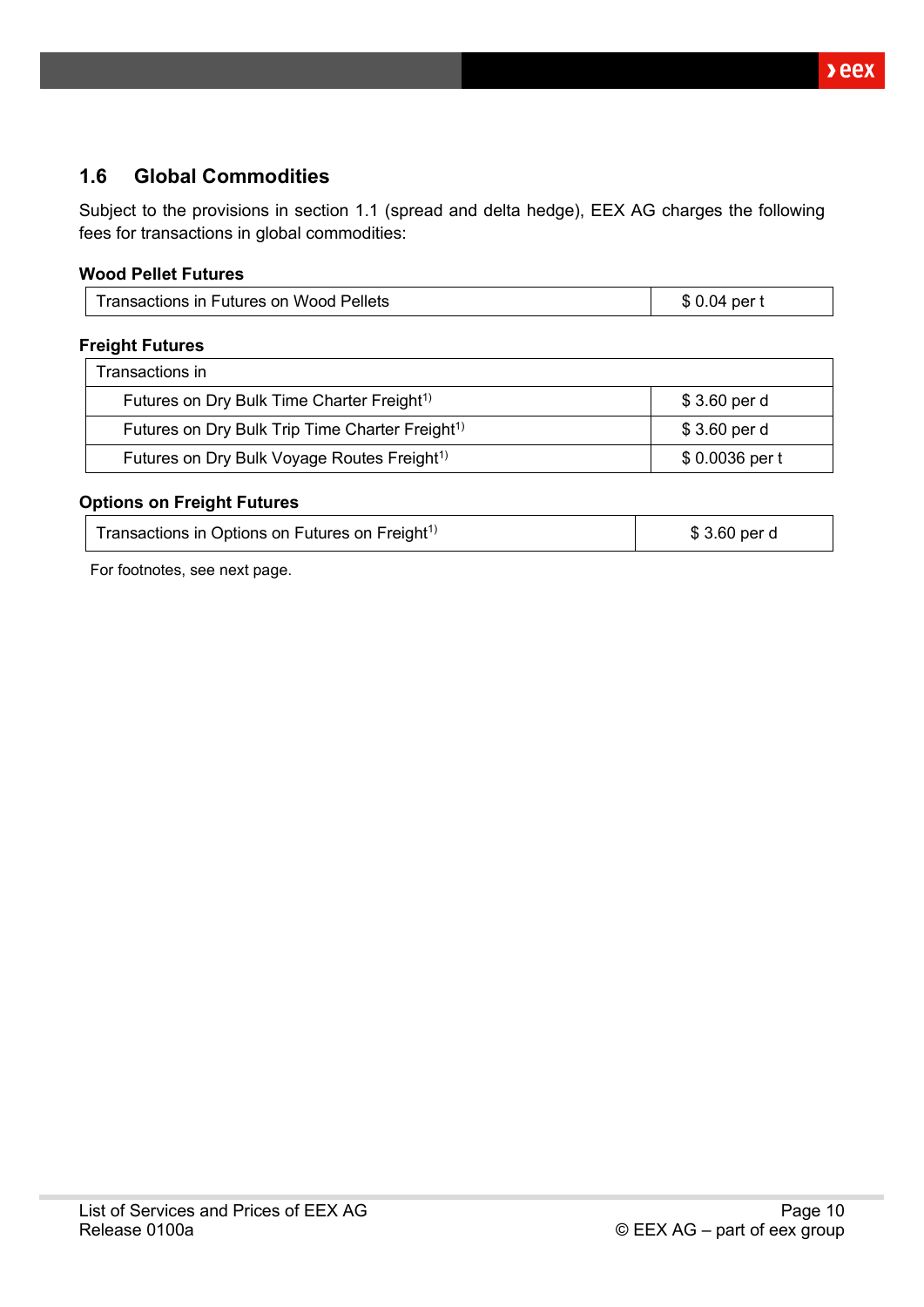- <sup>1)</sup> These transaction fees will be reduced by \$ 3.00/d or \$ 0.0030/t in the following cases:
	- The trading participant is a new trading participant or it grants a new client access to EEX as an indirect trading participant (*mittelbare Handelsteilnehmer*) within the meaning of Article 2 para 8 of the German Exchange Act (Agency Clients). Trading participants and Agency Clients are deemed to be new if they have not been admitted to EEX or have not had indirect access to EEX in the past 12 months.
	- The trading participant and/or its Agency Client, with the volumes attributable to it in each case, is one of the trading participants and Agency Clients with the highest trading volumes in Freight Futures and Options on Freight Futures in the previous calendar year. In accordance with the ranking of their trading volumes, only trading participants and Agency Clients up to the following thresholds of the cumulative total volume are eligible:
		- $\circ$  For reduction granted in 2021: 60% of the total trading volume in Freight Futures and Options on Freight Futures in the calendar year 2020.
		- o For reduction granted in 2022: 50% of the total trading volume in Freight Futures and Options on Freight Futures in calendar year 2021
		- o For reduction granted from 2023 onwards: 45% of the total trading volume in Freight Futures and Options on Freight Futures of the previous year.
	- The trading participant and/or its Agency Client are ranked among the trading participants and Agency Clients with the highest trading volumes in Options on Freight Futures in the previous calendar year with their respective attributable volumes. In accordance with the ranking of their trading volumes, only trading participants and Agency Clients up to the following thresholds of the cumulative total volume are eligible:
		- $\circ$  For reduction granted in 2021: 85% of the total trading volume in Options on Freight Futures in the calendar year 2020.
		- $\circ$  For reduction granted in 2022: 50% of the total trading volume in Options on Freight Futures in calendar year 2021
		- $\circ$  For reduction granted from 2023 onwards: 40% of the total trading volume in Options on Freight Futures of the previous year.

The reduction shall be granted for one calendar year. For new trading participants or new Agency Clients which are only admitted to EEX or which indirectly commence trading after the first quarter of the respective current calendar year, the reduction shall apply for the remainder of the current calendar year and the following calendar year. Repeated granting is permissible.

A Trading participant shall receive the reduction for the volumes of an Agency Client only insofar as the Agency Client does not receive the benefits of the reduction directly from EEX AG. In this case, the trading participant shall ensure that the reduction is passed on to the respective Agency Client in economic terms.

It is the responsibility of the trading participant to inform EEX AG about new Agency Clients and to provide evidence of the resulting discount entitlements upon request.

Insofar as the reduction relates to the trading participant's own volumes, the granting of the reduction shall (if applicable) be accompanied by the following:

- Market Support Agreements with EEX AG, insofar as they cover trading in products comprised by the reduction, and
- other incentive schemes of EEX AG for trading in products comprised by the reduction (if applicable) shall be suspended for the period the reduction is granted to the trading participant.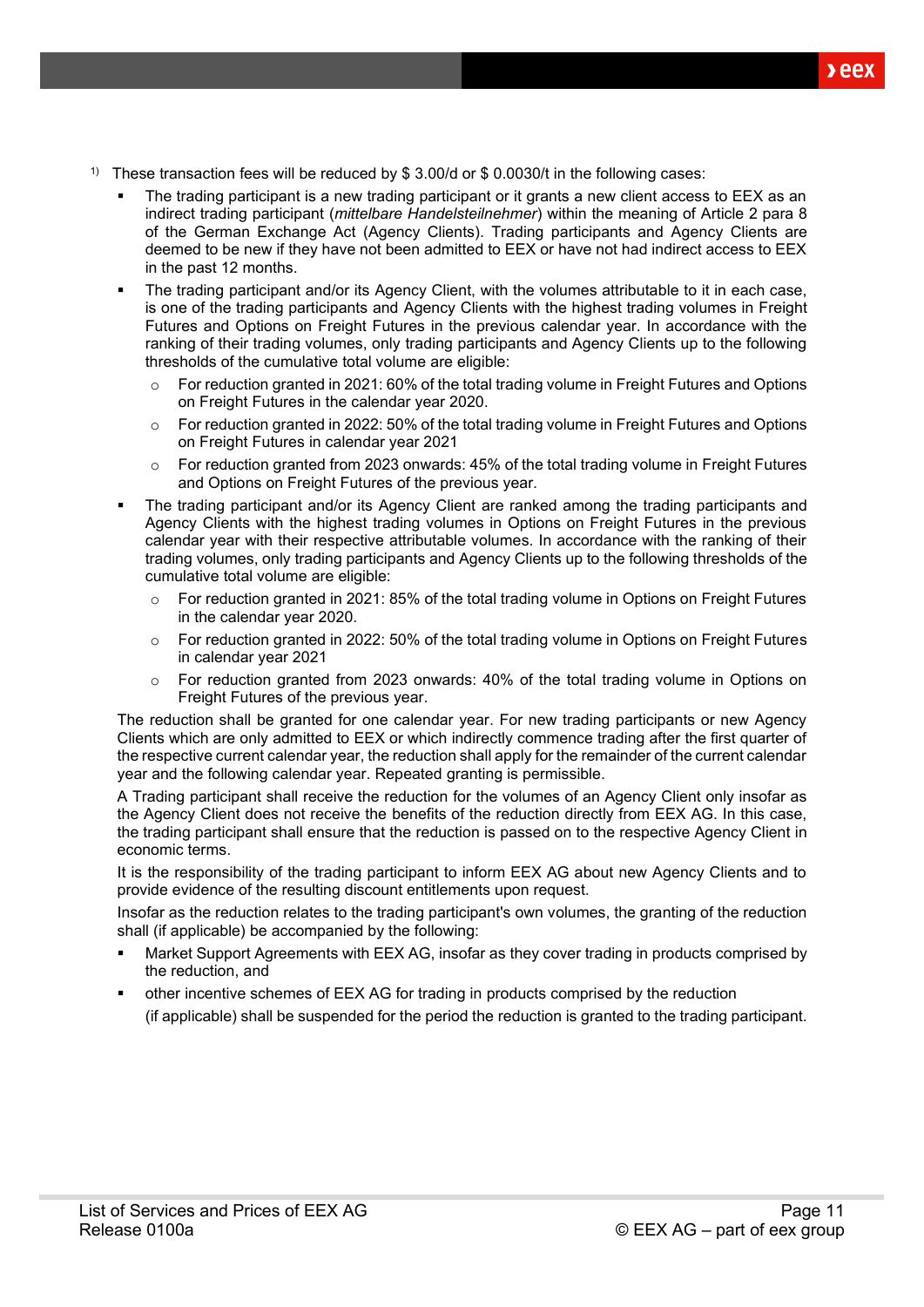## <span id="page-11-0"></span>**2. Trade Cancellation Fees**

Trading participants, upon whose request transactions at EEX Spot Markets or at EEX Derivatives Markets or at EEX OTF have been cancelled according to the respectively valid Trade Cancellation Rules of the exchange including the Trading Rules of the EEX OTF, will be charged a Trade Cancellation Fee according to the following scheme:

| Derivatives products on power and natural<br>gas                   | Products denominated in Euro or in<br>$\blacksquare$<br>another currency: |  |  |
|--------------------------------------------------------------------|---------------------------------------------------------------------------|--|--|
|                                                                    | € 500 (Day, Weekend, and Week<br>$\circ$<br>Contracts)                    |  |  |
|                                                                    | $\circ$ $\in$ 1,000 (Month Contracts)                                     |  |  |
|                                                                    | ○ $\in$ 1,500 (Quarter Contracts)                                         |  |  |
|                                                                    | $\circ$ $\in$ 2,000 (Season Contracts)                                    |  |  |
|                                                                    | ○ $\in$ 2,500 (Year Contracts)                                            |  |  |
|                                                                    | ○ $\epsilon$ 1,000 (Quarter and Year Peak<br>Contracts)                   |  |  |
|                                                                    | Products denominated in GBP:                                              |  |  |
|                                                                    | £ 400 (Day, Weekend, and Week<br>$\circ$<br>Contracts)                    |  |  |
|                                                                    | £ 800 (Month Contracts)<br>$\circ$                                        |  |  |
|                                                                    | ○ £ 1,200 (Quarter Contracts)                                             |  |  |
|                                                                    | ○ £ 1,600 (Season Contracts)                                              |  |  |
|                                                                    | $\circ$ £ 2,000 (Year Contracts)                                          |  |  |
|                                                                    | Companies that have a quotation                                           |  |  |
|                                                                    | obligation for power contracts at the                                     |  |  |
|                                                                    | exchange or the EEX OTF:                                                  |  |  |
|                                                                    | € 500<br>$\circ$                                                          |  |  |
| Spot products on natural gas <sup>1)</sup>                         | Products denominated in Euro:<br>$\blacksquare$                           |  |  |
|                                                                    | $\circ$ € 1,500 €                                                         |  |  |
|                                                                    | Products denominated in GBP:                                              |  |  |
|                                                                    | $\circ$ £ 1,400                                                           |  |  |
| Spot and derivatives products on emission<br>rights                | € 500<br>٠                                                                |  |  |
| Derivative products on agricultural<br>П<br>products <sup>2)</sup> | € 500<br>$\blacksquare$                                                   |  |  |
| all other products                                                 | € 5,000                                                                   |  |  |

<sup>1)</sup> Trade Cancellation Fee will be applied per cancelled transaction.

<sup>2)</sup> Trade Cancellation Fee will be applied per executed order, not per transaction.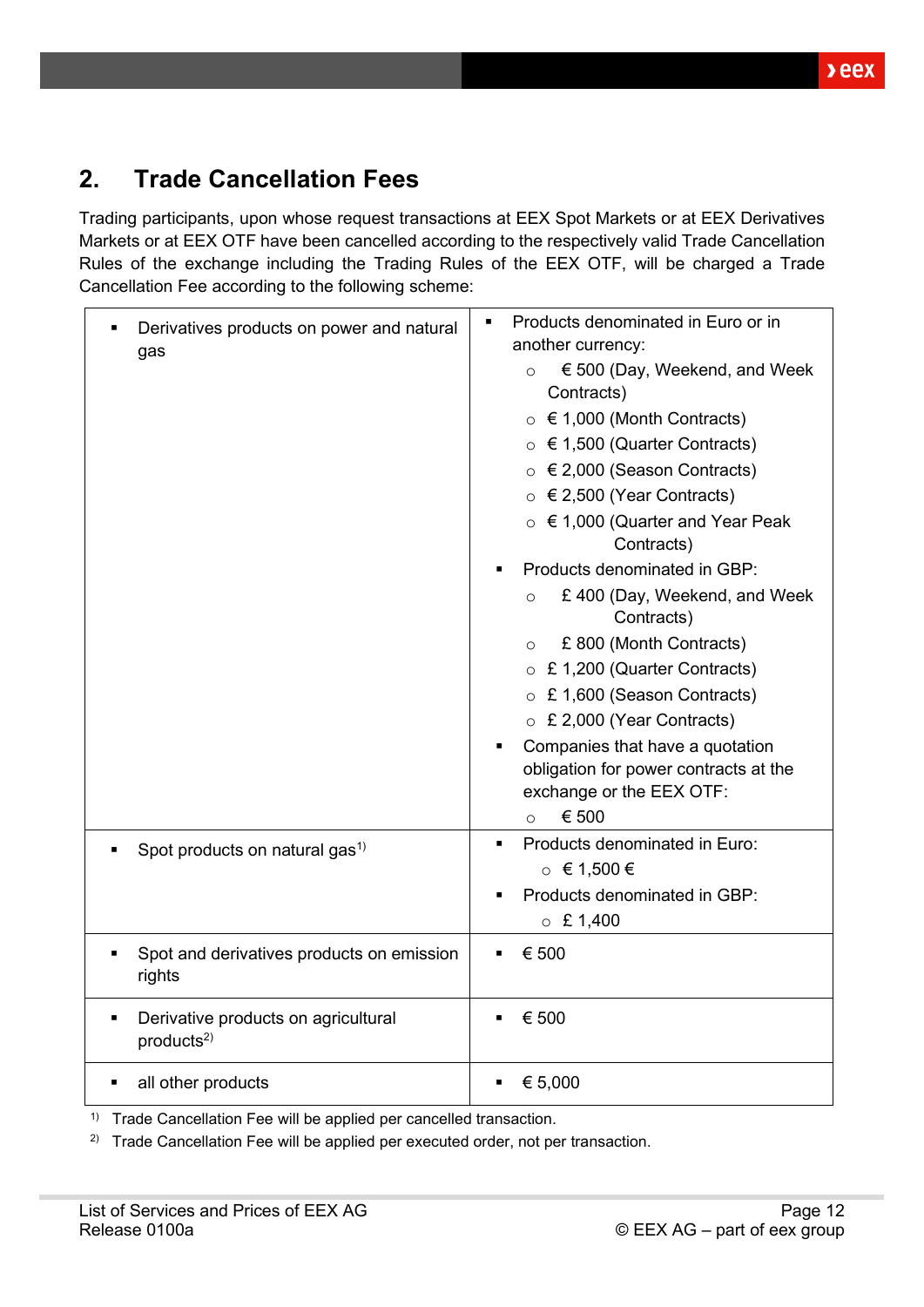# <span id="page-12-0"></span>**3. Fee for Excessive Use of the Trading Systems**

In case of excessive use of EEX's including the EEX OTF's trading systems, respectively, by entering, changing, or deleting disproportionately many orders (Entries) of one trading participant per exchange or trading day without the conclusion of a trade, respectively, EEX AG charges a tiered fee (ESU Fee) to mitigate negative effects to the stability of the systems of EEX and the EEX OTF, respectively, and the integrity of the markets of EEX (including the EEX OTF).

The Entries are calculated according to the following rules:

- Entry and Deletion of an order, respectively: each one entry
- Change of an order: two entries
- **E** Entry of combined orders: two entries or as many entries as individual orders, respectively
- Quotes: two entries
- No entry: measures conducted by the trading systems, e.g., deletion of orders

Disproportionately many Entries of one trading participant are existent, if the number of Entries of that trading participant per executed transaction per exchange or trading day, respectively, is greater than the free number of Entries determined for the respective product and market segment (Entry-Transaction-Ratio or ETR), whereas the ETR for one transaction is also valid, if no transaction has been executed. The respective ETR per product and market segment amounts to:

| <b>Product</b>         | <b>Market Segment</b>                                | ETR     |
|------------------------|------------------------------------------------------|---------|
| Power                  | <b>Derivatives Market</b>                            | 60,000  |
| <b>Natural Gas</b>     | Derivatives Market                                   | 60,000  |
|                        | Spot Market<br>(Hourly Contracts)                    | 900,000 |
|                        | Spot Market<br>(Other Contracts)                     | 350,000 |
| <b>Emission Rights</b> | Derivatives Market                                   | 30,000  |
|                        | Spot Market<br>(except primary auctions)             | 5,000   |
| Agricultural products  | Derivatives Market                                   | 5,000   |
| Other products         | Spot/Derivatives Market<br>(except primary auctions) | 5,000   |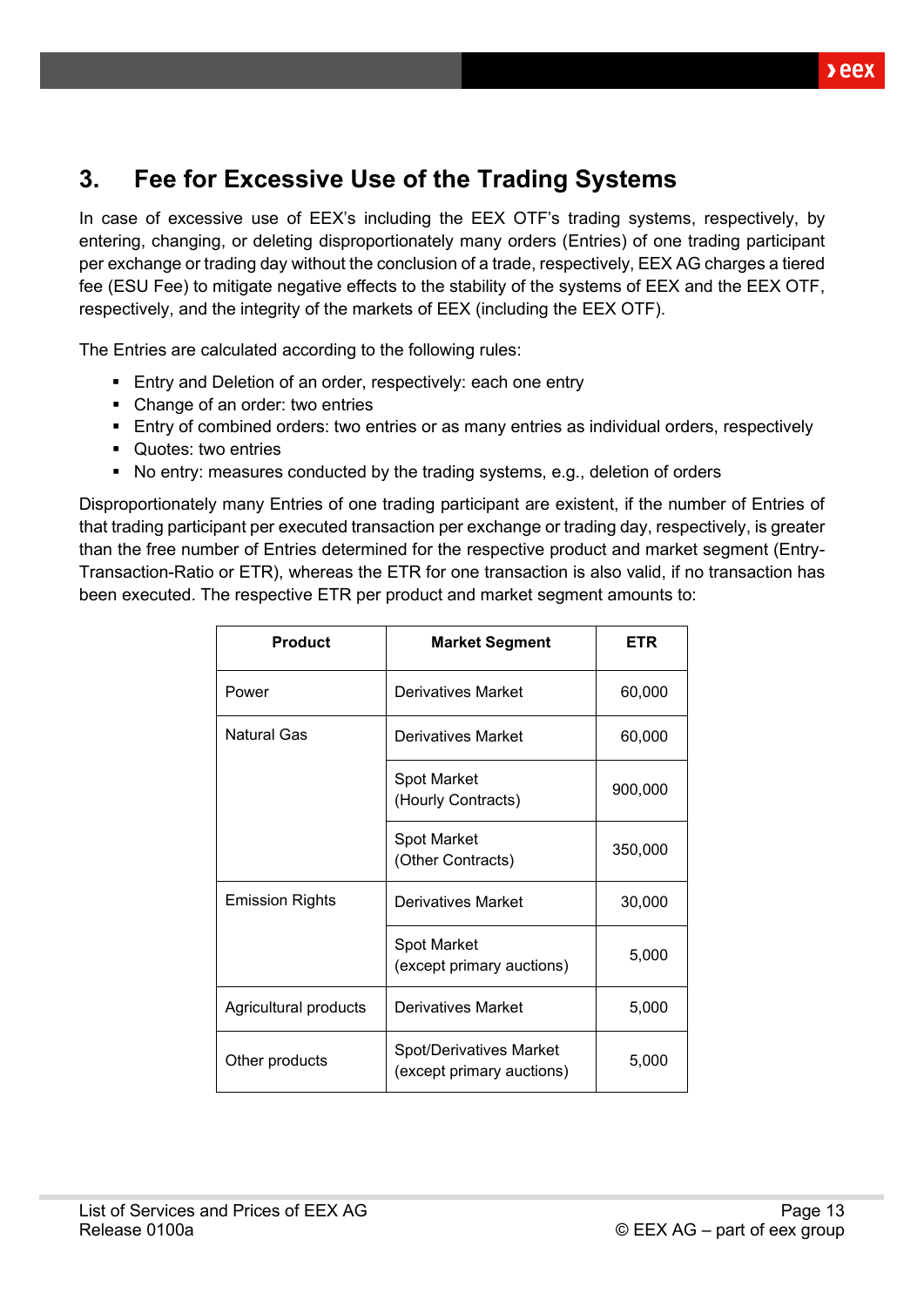The ESU Fee will be charged solely for the Entries that constitute the excessive use of EEX's or EEX OTF's trading systems (Exceedance), respectively. The amount of the ESU Fee will be determined for each Exceedance subject to the level of exceedance (up to and including 50 %, over 50 % up to and including 100 %, over 100 %) according to the following table:

| Exceedance             | $≤ 50\%$ | $> 50 - 100\%$ | $>100\%$ |
|------------------------|----------|----------------|----------|
| ESU Fee in € per Entry | 0.01     | 0.02           | 0.03     |

The ESU Fee according to this section will be reimbursed, if the number of exchange or trading days, respectively, the ESU Fee has been incurred for the respective trading participant in the relevant calendar month is not greater than five and the trading participant provides EEX AG with plausible reasons in text form within one week after the respective invoice has been sent that the excessive system use did not occur deliberately or grossly negligently.

The provisions regarding the ESU Fee do not apply to Entries made within the scope of auctions and for trading participants having quoting obligations.

| <b>Example for the determination of the ESU Fees:</b>                                                                                                                                                                                                                                                                                              |                                                                                                                                                                                    |
|----------------------------------------------------------------------------------------------------------------------------------------------------------------------------------------------------------------------------------------------------------------------------------------------------------------------------------------------------|------------------------------------------------------------------------------------------------------------------------------------------------------------------------------------|
| A trading participant generates on one exchange or trading day, respectively, in the market segment<br>"Derivatives Market" for the product "Power" 300,000 Entries and 2 transactions, i.e. the trading<br>participant generated 150,000 Entries per transaction. The permitted ETR, however, amounts to 60,000.<br>Thus, the ESU Fee adds up to: |                                                                                                                                                                                    |
| Entries per Trade: 0 - 60,000 (ESU Limit)<br>Entries per Trade: $60,001 - 90,000 \le 50\%$ Exceedance)<br>Entries per Trade: 90,001 - 120,000 (> 50% - 100 % Exceedance)<br>Entries per Trade: 120,001 - 150,000 (> 100 % Exceedance)                                                                                                              | = 60,000 à € 0.00 € $\rightarrow$ € 0.00<br>= 30,000 à € 0.01 € $\rightarrow$ € 300.00<br>= 30,000 à € 0.02 € $\rightarrow$ € 600.00<br>= 30,000 à € 0.03 € $\rightarrow$ € 900.00 |
| € 300.00 + € 600.00 + € 900.00 = € 1,800.00<br><b>ESU Fee:</b>                                                                                                                                                                                                                                                                                     |                                                                                                                                                                                    |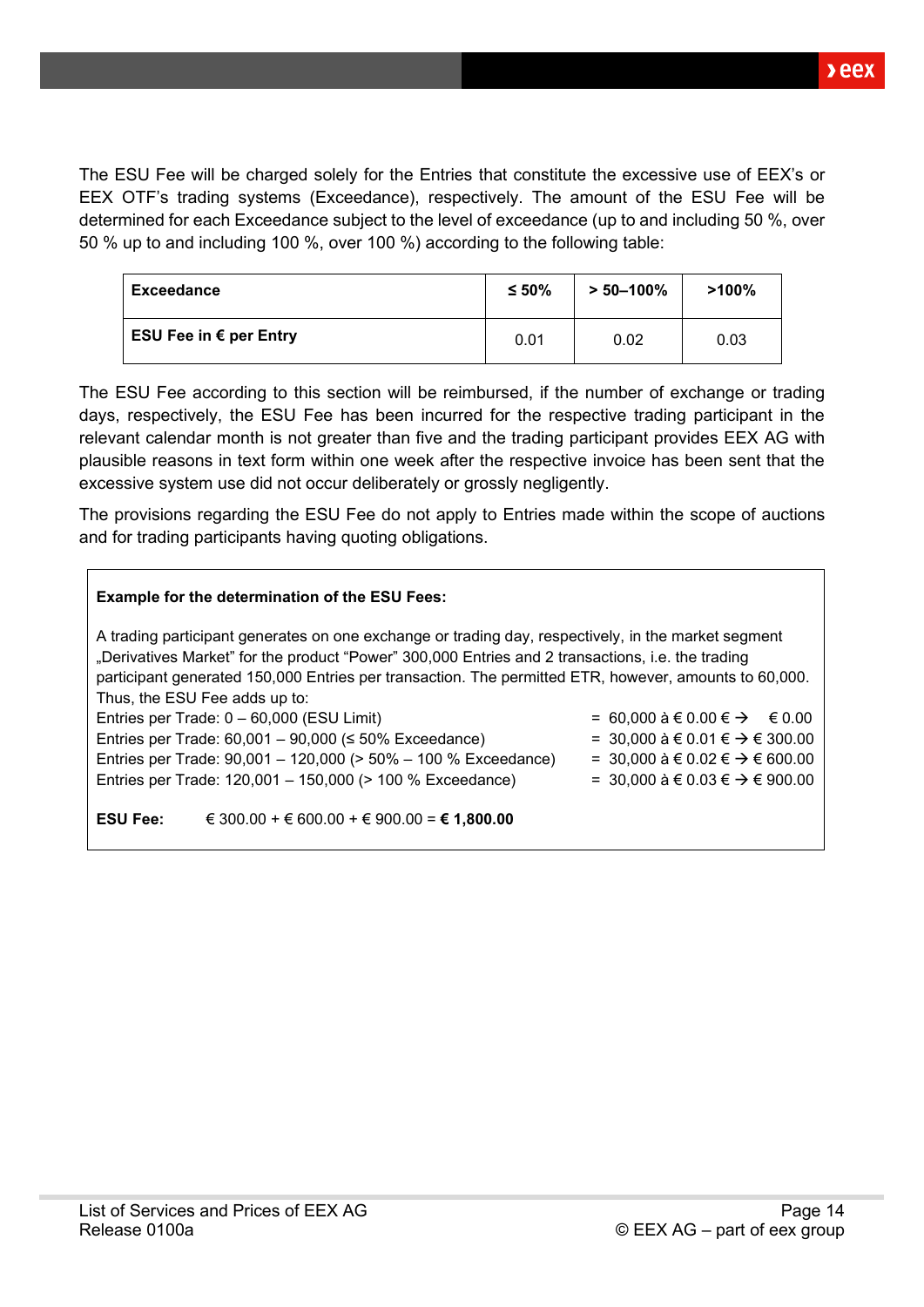# <span id="page-14-0"></span>**4. Annual Fees and Further Fees**

### <span id="page-14-1"></span>**4.1 Annual Fees**

Depending on the respective membership EEX AG charges trading participants of EEX the following annual fees for the use of the spot and futures markets operated by EEX (participation in order book trading and/or trade registration or auction trading, including EEX OTF Membership - hereinafter referred to as trading). The different memberships can be combined.

| Kind of Membership <sup>4)</sup>                                                                                                                                                                                                                                                                                                                                                                                                                        | Fee           |
|---------------------------------------------------------------------------------------------------------------------------------------------------------------------------------------------------------------------------------------------------------------------------------------------------------------------------------------------------------------------------------------------------------------------------------------------------------|---------------|
| "EEX Full Membership" <sup>1)</sup>                                                                                                                                                                                                                                                                                                                                                                                                                     |               |
| Participation in trading in all products of EEX excluding products for the delivery<br>zone CEGH VTP (including the use of the EEX OTF)                                                                                                                                                                                                                                                                                                                 | € 30,000 p.a. |
| "EEX Power Markets Plus Membership"                                                                                                                                                                                                                                                                                                                                                                                                                     |               |
| Participation in trading in all products of EEX excluding EEX Natural Gas<br>Products (including the use of the EEX OTF)                                                                                                                                                                                                                                                                                                                                | € 19,000 p.a. |
| "EEX Natural Gas Markets Membership"                                                                                                                                                                                                                                                                                                                                                                                                                    |               |
| Participation in trading in all natural gas products of EEX excluding products for<br>the delivery zone CEGH VTP (including the use of EEX OTF)                                                                                                                                                                                                                                                                                                         | € 13,000 p.a. |
| "EEX Gas Market CEGH VTP Active" <sup>5)</sup>                                                                                                                                                                                                                                                                                                                                                                                                          | € 15,200 p.a. |
| Participation in trading in all CEGH VTP natural gas products                                                                                                                                                                                                                                                                                                                                                                                           |               |
| "EEX Gas Market CEGH VTP Passive"                                                                                                                                                                                                                                                                                                                                                                                                                       |               |
| exclusively passive participation <sup>2)</sup> in trading in CEGH VTP natural gas spot<br>products for the purpose of procuring balancing energy                                                                                                                                                                                                                                                                                                       | € 10,000 p.a. |
| "Emerging and Environmental Markets"                                                                                                                                                                                                                                                                                                                                                                                                                    |               |
| Participation in trading in the following products only: Emission Rights contracts<br>on EEX Spot Markets (primary and secondary markets) and Derivatives<br>Markets, EEX GB Power Futures, Emerging Natural Gas Markets <sup>3)</sup> products,<br>products on freight and iron ore, agricultural products and trade registration of<br>contracts that are not order book traded at EEX (please refer to the current<br>product list on EEX' homepage) | € 2,500 p.a.  |
| "Auction Only"                                                                                                                                                                                                                                                                                                                                                                                                                                          |               |
| Participation only in primary auctions of Allowances on the Spot Market                                                                                                                                                                                                                                                                                                                                                                                 | € 0 p.a.      |

<sup>1)</sup> "EEX Full Membership" comprises the "EEX Power Markets Plus Membership" and the "EEX Natural Gas Markets Membership". If the "EEX Full Membership" is booked, the fees for the "EEX Power Markets Plus Membership" and the "EEX Natural Gas Markets Membership" will be invoiced separately, whereby the fee for the "EEX Power Markets Plus Membership" will be reduced to € 17,000 p.a.

<sup>2)</sup> Passive Participation is the exclusive participation of a Trading Participant in trading on EEX via a Trading Agent. The admission of own exchange traders working for this trading participant is not possible within the scope of passive participation. For Trading Participants who have converted their existing "EEX Gas Market CEGH VTP Passive" membership into an "EEX Gas Market CEGH VTP Active" membership by 31 December 2021, the respective annual fee is reduced to € 10,000 p.a. until 31 December 2022. For Trading Participants who have converted their existing "EEX Gas Market CEGH VTP Passive" membership into an "EEX Gas Market CEGH VTP Active" membership by 30 September 2022, the respective annual fee is reduced to  $\epsilon$ 10,000 p.a. until 31 December 2023. During this period, the fee for technical access for one user (see section [4.4\)](#page-17-0) is additionally waived for these Trading Participants.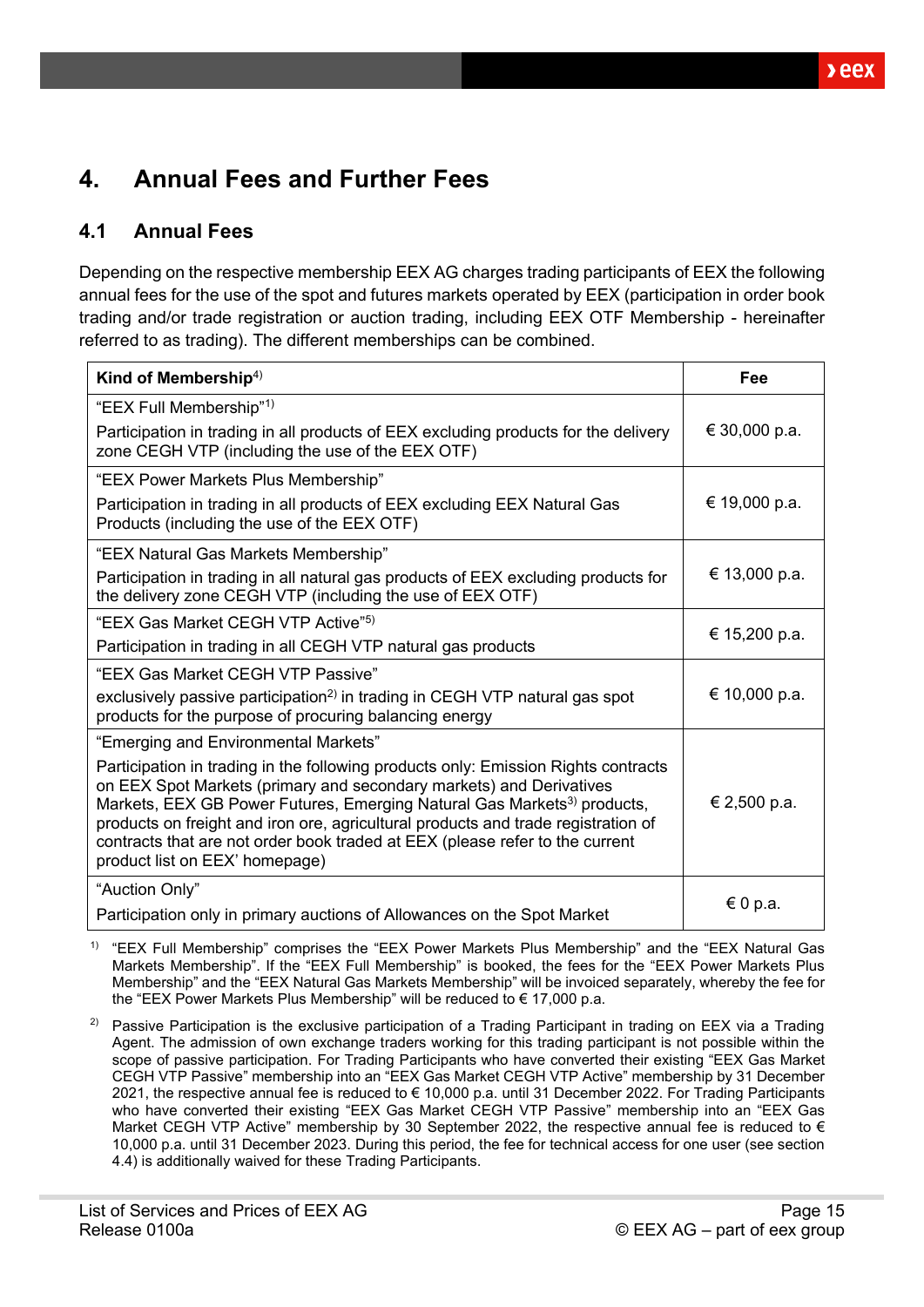- <sup>3)</sup> Emerging Natural Gas Markets comprise EEX PVB Natural Gas Products, EEX CZ VTP Natural Gas Products, EEX THE EGSI and EEX TTF EGSI Natural Gas Futures as well as Futures on LNG.
- 4) EEX EGSI Natural Gas Futures may be traded until 31 December 2022 in all memberships except Auction Only. After this date, an extension of the membership type may be required for this purpose.
- 5) Trading participants who as market area managers (MAMs), transmission system operators (TSOs) or as their service providers – have obtained an "EEX Gas Market CEGH VTP Active" membership shall be waived the fee for an additional membership kind if this is required for trading in gas spot products for a market area adjacent to CEGH VTP and trading in such gas spot products takes place exclusively for the purpose of the implicit allocation of capacities for the cross-border transport of natural gas.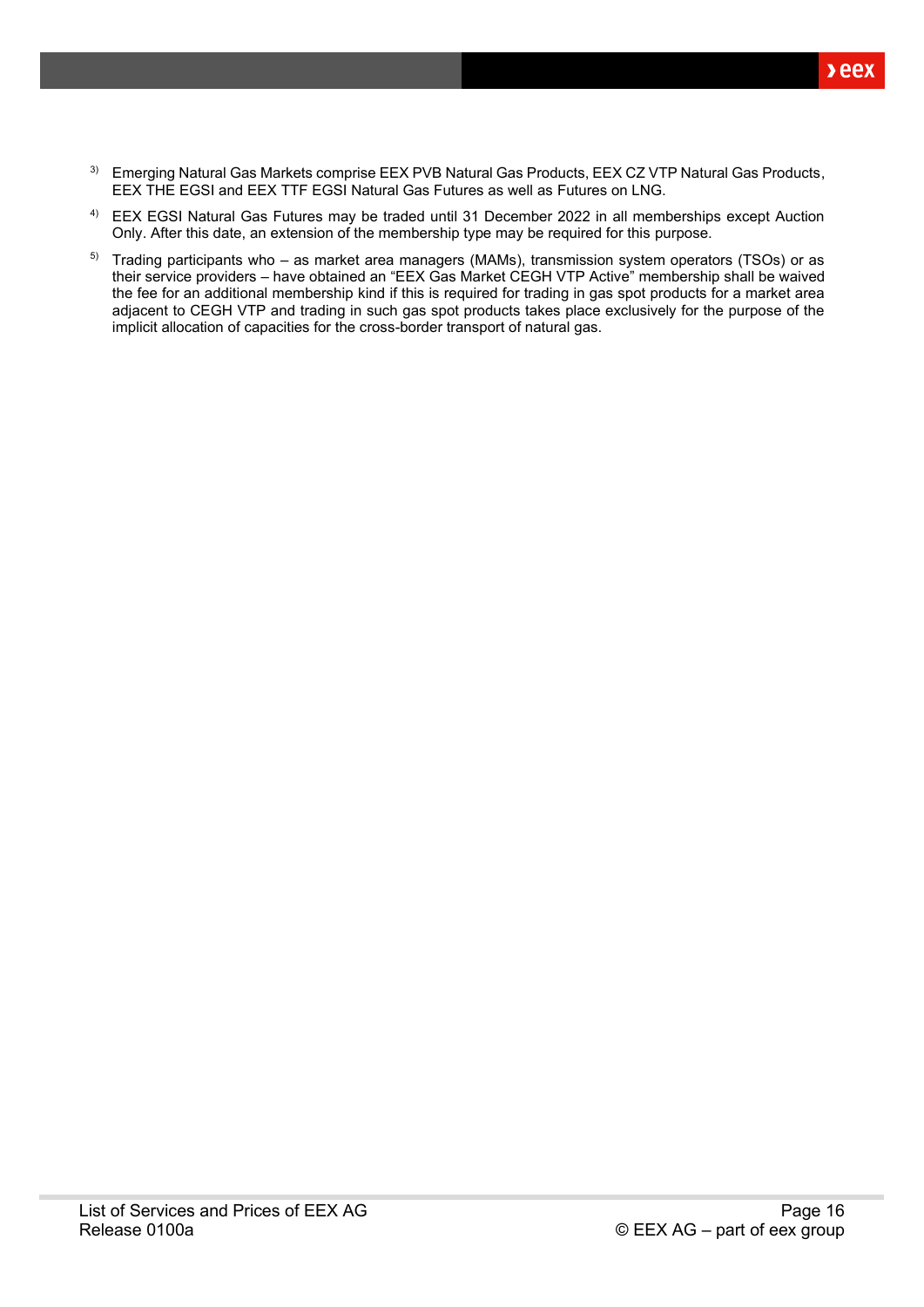### <span id="page-16-0"></span>**4.2 New Trading Participants**

New trading participants after having been admitted at EEX (including the conclusion of the OTF Membership Agreement) for the first time<sup>1)</sup> will not be charged annual fees (see Sect. [4.1\)](#page-14-1) for the first twelve months.<sup>2)</sup>

- $1)$  A trading participant is deemed to be admitted to EEX for the first time if the trading participant has not been admitted to EEX or has not been a member of the EEX OTF in the past 12 months.
- <sup>2)</sup> Trading participants that have been admitted until 31 October 2020 will further receive for the same period of time up to three technical accesses to the trading system with the frontends EEX TT Screen and GV Portal User for Trading Gateway (see Sect[. 4.4;](#page-17-0) excluding the prices for physical connection) free of charge.

### <span id="page-16-1"></span>**4.3 View only**

Persons who are not trading participants can obtain temporary access to the trading systems of the EEX (including the EEX OTF) exclusively with read access and without the right to participate in trading (View Only). View Only access is provided for three months and can be renewed once for a further three months' period if admission to trading on EEX or membership of the EEX OTF has been applied for. EEX AG charges the following fees for this temporary View Only access:

|                  | Fee      |
|------------------|----------|
| View Only Access | € 0 p.a. |

Trading participants can gain permanent View Only access to the trading systems of the EEX (including the EEX OTF). There is no charge for the permanent View Only Status itself, but the charges according to Sect. [4.4](#page-17-0) apply for the selected technical access.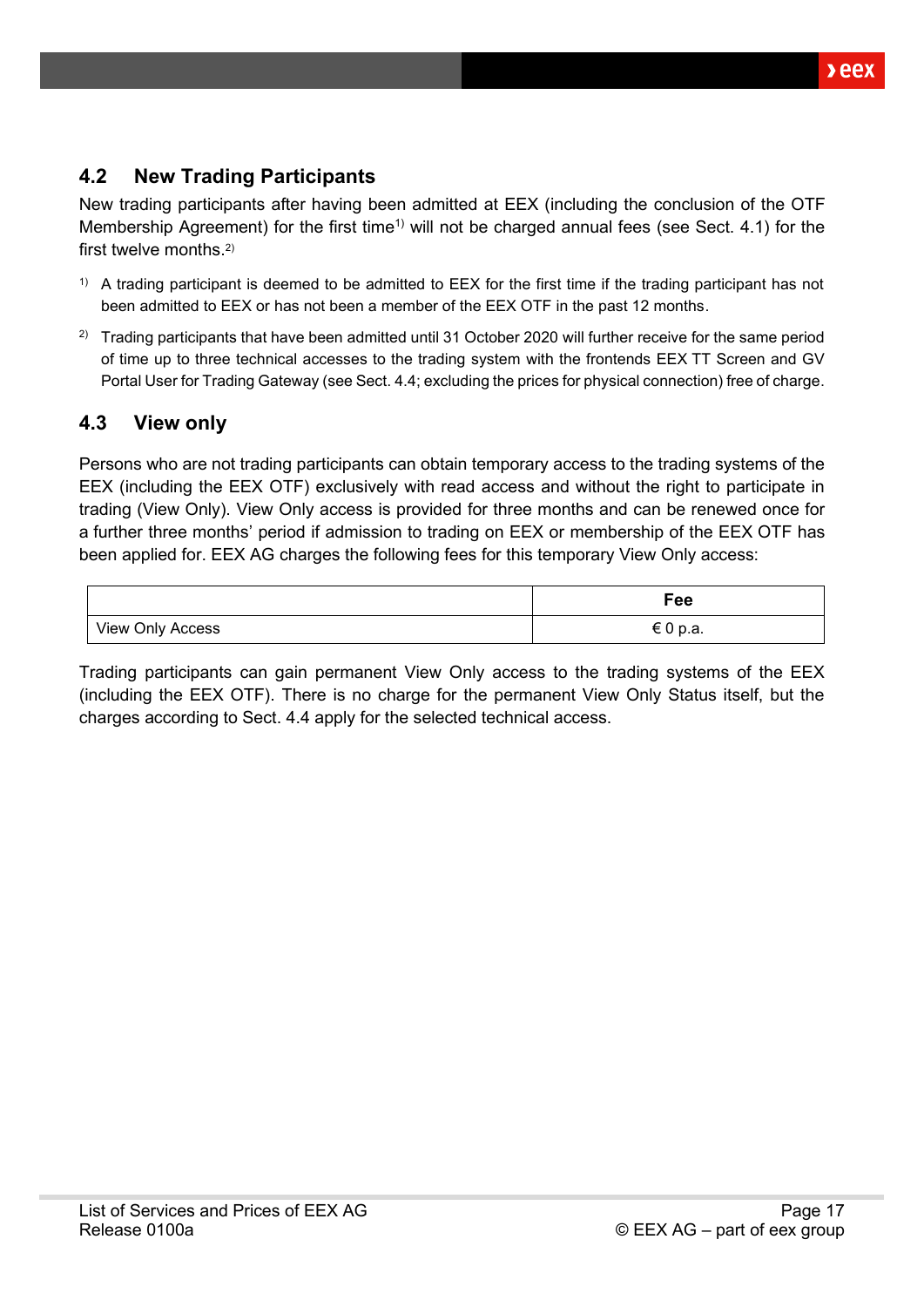### <span id="page-17-0"></span>**4.4 Fees for Frontends and Connection**

The following fees are charged for the technical accesses (data lines) offered by EEX AG to the trading systems of EEX (including the EEX OTF) from its trading participants depending on the chosen access alternative (frontend and connection):

#### **Frontends**

| <b>Frontend</b>                                                  | Price based on connection type |            |                    | Charged per               |
|------------------------------------------------------------------|--------------------------------|------------|--------------------|---------------------------|
|                                                                  | <b>Internet</b>                | <b>VPN</b> | <b>Leased line</b> |                           |
| $EEX$ TT Screen <sup>3)</sup>                                    | € 1,800 p.a.                   | n/a        | n/a                | User                      |
| Trayport <sup>®</sup> Joule <sup>®</sup> Screen <sup>3,4))</sup> | € 1,800 p.a.                   |            |                    | User                      |
| Trayport <sup>®</sup> Trading Gateway <sup>®4)</sup>             | 1,800 € p.a.                   |            |                    | User                      |
| Eurex T7 GUI<br>and/or<br>Eurex Clearing GUI <sup>1)</sup>       | € 7,500 p.a.                   | Included   | Included           | Participant <sup>2)</sup> |
| <b>M7 Auction System</b>                                         | Included                       | Included   | Included           | Participant               |
| TR Transparency Platform GUI                                     | € 1,800 p.a.                   |            |                    | User                      |

1) In the event of the loss of a Token as required for Eurex Clearing GUI access, a one-off fee of  $\epsilon$  500 will be charged.

<sup>2)</sup> Only one of the two connections will be charged. The number of open Eurex Trader GUIs is only limited by the available bandwidth of the used connections.

- <sup>3)</sup> For these Frontends ETI/FIXML Sessions according to Sect. [4.5](#page-20-0) will be booked automatically.
- 4) For shift traders, the fee is reduced to  $\epsilon$  750 p.a. Shift traders are users who are active exclusively as part of a team in the shift system set up specifically for 24/7 trading on the EEX gas spot market. All shift traders of a trading participant must never be logged in or be active in the trading system at the same time.

For participants in the membership EEX Gas Market CEGH VTP Passive there is an annual processing fee of  $\in$  1,800.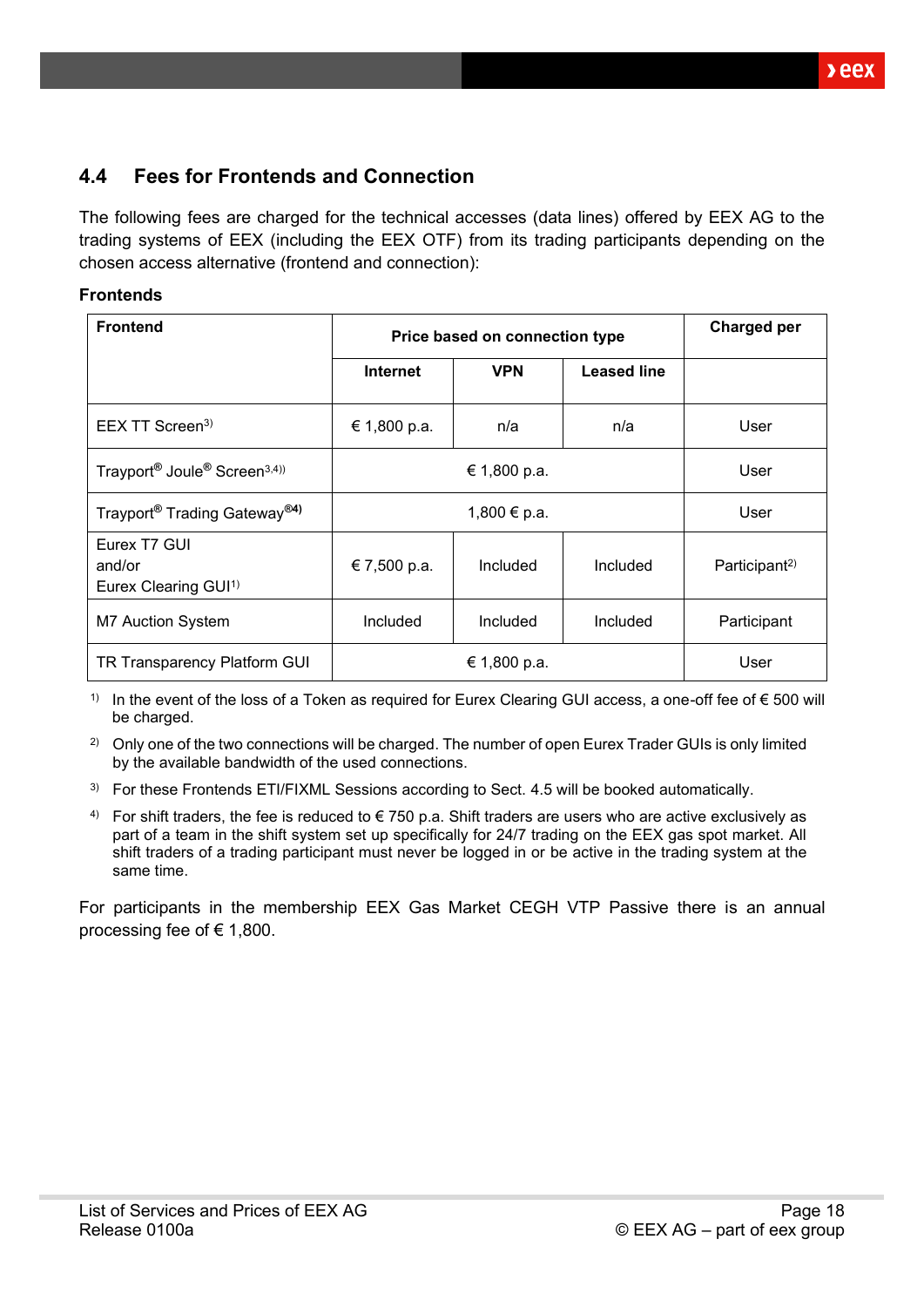$xeex$ 

#### **Fees for TT FIX, REST API and .NET SDK**

For the access to and use of the TT FIX, REST API and .NET SDK functionalities of the EEX TT screen, EEX charges the following fees in addition to the connection fees incurred pursuant to this Sect. [4.4,](#page-17-0) depending on the agreed extent of the TT FIX, REST API and .NET SDK functionalities:

| TT FIX Market Data                         |                          |
|--------------------------------------------|--------------------------|
| for 25 instruments                         | € 100 per month          |
| for 250 instruments                        | € 300 per month          |
| for more than 250 instruments<br>$\bullet$ | € 1,000 per month        |
| <b>TT FIX Order Routing</b>                | € 0.05 per lot and month |

The fees apply per Member ID only to the technical access. An additional agreement with EEX AG is required for the right to use the data received via TT FIX beyond one's own direct trading activity on EEX. Further information can be requested directly from Market Data Services of EEX AG at datasource@eexgroup.com.

#### **TT REST API**

|                                                   | <b>TT Standard</b> | TT Pro          |
|---------------------------------------------------|--------------------|-----------------|
| <b>Advanced Options Package</b>                   | € 300 per month    | € 300 per month |
| TT REST API Key - Low Usage Plan <sup>1)</sup>    | € 50 per month     | € 50 per month  |
| TT REST API Key - Medium Usage Plan <sup>2)</sup> | € 100 per month    | € 100 per month |
| TT REST API Key - High Usage Plan <sup>3)</sup>   | € 250 per month    | € 250 per month |

<sup>1)</sup> Limited to a maximum of 5 requests per second and 15,000 requests per day.

<sup>2)</sup> Limited to a maximum of 10 requests per second and 30,000 requests per day.

 $3)$  Limited to a maximum of 25 requests per second and 75,000 requests per day.

#### **TT .NET SDK**

|                                               | <b>TT Standard</b> | TT Pro          |
|-----------------------------------------------|--------------------|-----------------|
| TT .NET SDK - Low Usage Plan <sup>1)</sup>    | n.a.               | € 25 per month  |
| TT .NET SDK - Medium Usage Plan <sup>1)</sup> | n.a.               | € 50 per month  |
| TT .NET SDK - High Usage Plan <sup>1)</sup>   | n.a.               | € 200 per month |

1) If a user does not generate any orders via TT .NET SDK in a calendar month, a service fee of  $\epsilon$  400 per month will be charged.

The access and use of the TT FIX, REST API and .NET SDK functionalities of the EEX TT screen can be requested directly from the technical support of EEX AG at [technology@eex.com.](mailto:technology@eex.com)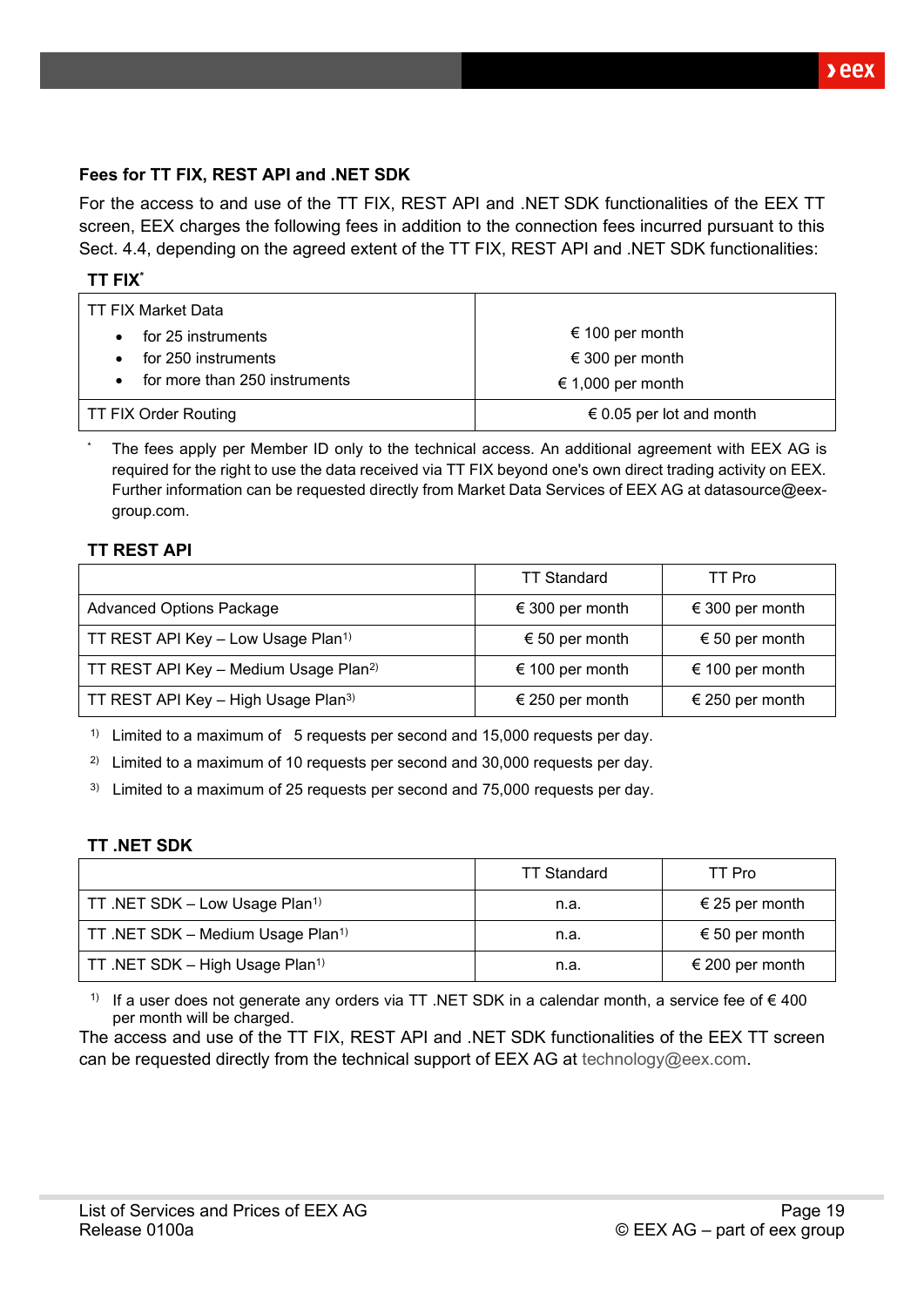#### **Physical Connections**

| <b>Connection</b>            | <b>Price per connection</b> |  |
|------------------------------|-----------------------------|--|
| Internet for EEX TT Screen   | free of charge              |  |
| VPN $(1 \text{ Mbit/s})^{1}$ | € 15,000 p.a.               |  |
| Leased Line $(E1)^{1,2,3}$   | € 30,000 p.a.               |  |

1) VPN and leased line will be provided by the technology Market Data Interface (MDI) as Multi Interface Channel (MIC).

2) Including the required EUREX GUI Channel.

<sup>3)</sup> The bandwidth of the leased line will be adjustable in correspondence with the individual demands. Please refer to the Appendix A of this List of Services and Prices of EEX AG for any further information on such adjustment or contact the technical support of EEX AG [\(technology@eex.com\)](mailto:technology@eex.com).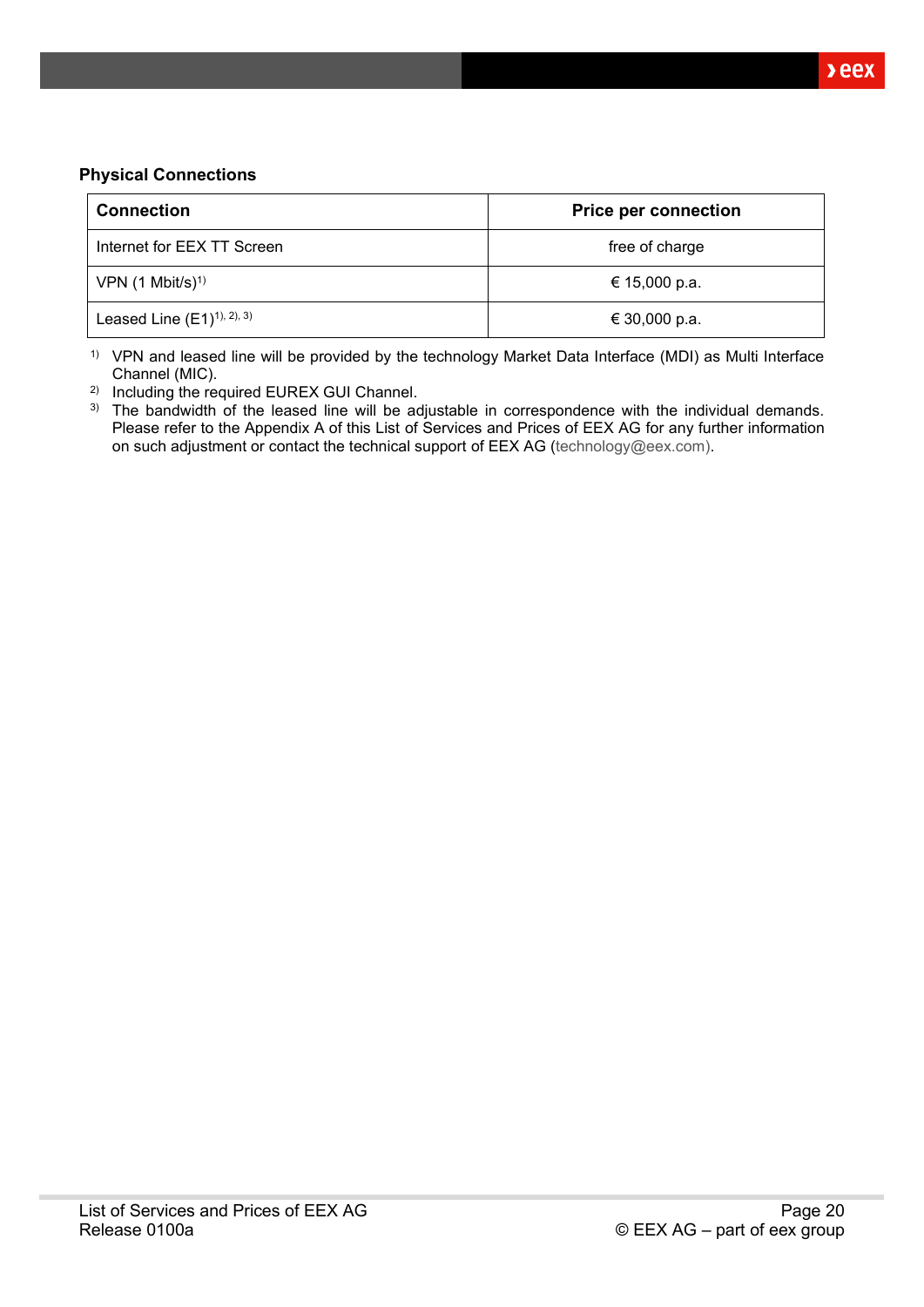### <span id="page-20-0"></span>**4.5 Fees for Interfaces to the Trading System by Third Party Providers**

#### **Fees for ETI and FIX Sessions**

If trading participants use third-party connection solutions (3rd Party Solutions) via ETI/FIXML to access the trading systems of EEX (including the EEX OTF), EEX AG charges the following fees in addition to the connection fees pursuant to Sect. [4.4](#page-17-0) depending on the agreed size of the ETI or FIX sessions:

#### **Eurex ETI / Fix Trading Session**<sup>1), 2)</sup>

| Eurex ETI Low Frequency Light Session<br>(max. 50 Transmissions/Second)  | € 3,000 p.a. |
|--------------------------------------------------------------------------|--------------|
| Eurex ETI Low Frequency Full Session<br>(max. 150 Transmissions/Second)  | € 6,000 p.a. |
| Eurex ETI High Frequency Light Session<br>(max. 50 Transmissions/Second) | € 3,000 p.a. |
| Eurex ETI High Frequency Full Session<br>(max. 150 Transmissions/Second) | € 6,000 p.a. |
| <b>Eurex FIX Trading Session</b><br>(max. 50 Transmissions/Second)       | € 3,000 p.a. |

<sup>1)</sup> Each participant receives a discount of 100 % for fees for ETI and FIX sessions up to an amount of € 12,000 p.a.

- 2) All ETI sessions have an assigned disconnection limit of:
	- 450, i.e. in case of more than 450 consecutive rejects due to exceeding the technical transactionlimit for sessions with a throttle value of 150 txn/sec.
	- 150, i.e. in case of more than 150 consecutive rejects due to exceeding the technical transaction limit for sessions with a throttlevalue of 50 txn/sec.

For both limits all technical transactions are counted using a sliding window. For further details and information please refer to the "T7 - Functional and Interface Overview" in its respective valid version. The currently valid version can be found [here.](https://www.eurexchange.com/exchange-en/technology/t7)

#### **Eurex Clearing Session**

| <b>FIXML Session</b> | € 1,200 p.a. as of the third account |
|----------------------|--------------------------------------|
|----------------------|--------------------------------------|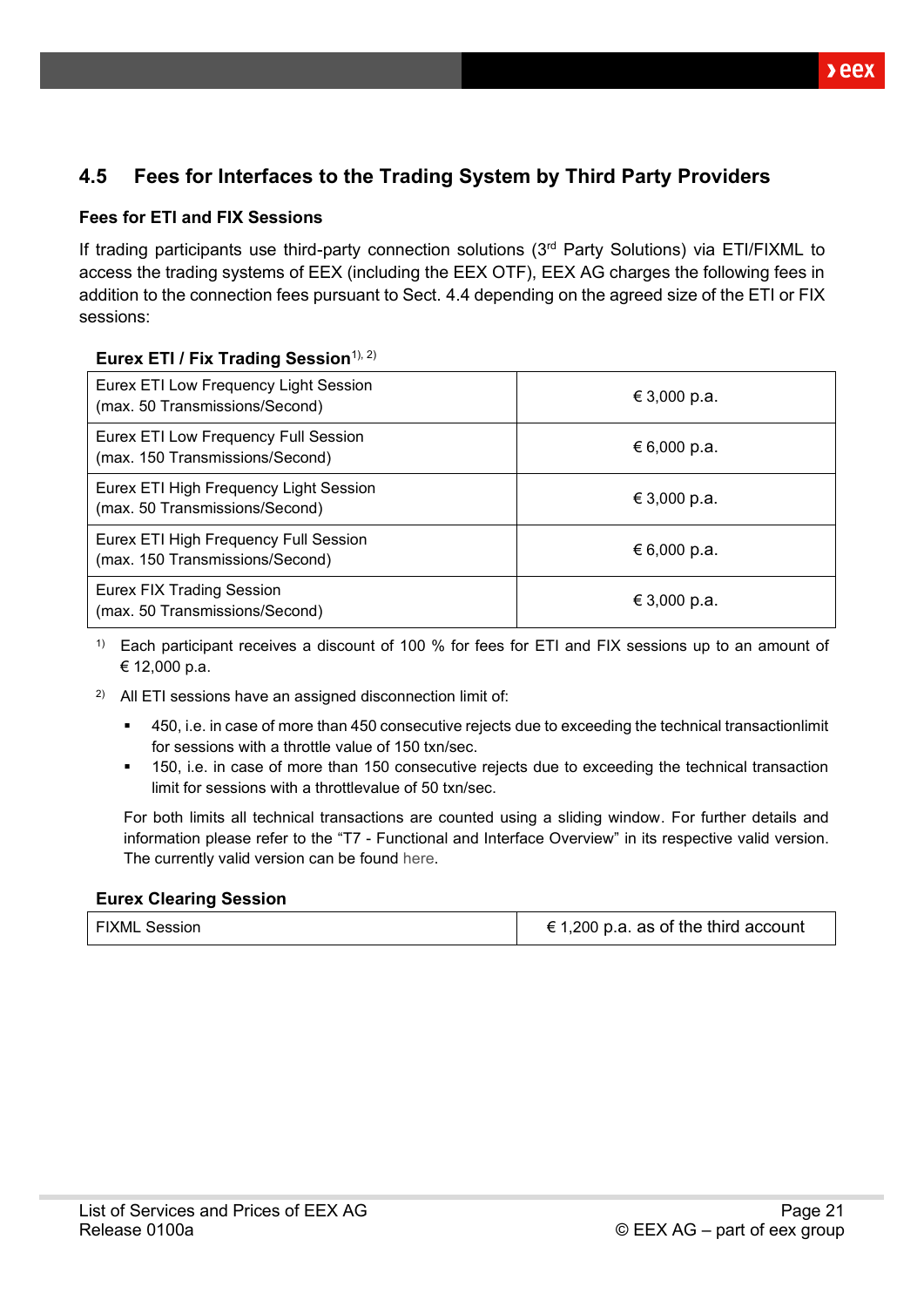### <span id="page-21-0"></span>**4.6 Trainings and Events**

For the participation in trainings and other events the following fees will be charged.

#### <span id="page-21-1"></span>4.6.1 Exchange Trader Trainings and EEX Trader Exam

#### **Comprehensive Exchange Trading Course**1)

| 2-Day Comprehensive Exchange Trading Course<br>including EEX Trader Exam (Certificate)  | On-site | Per person | € 2,000 |
|-----------------------------------------------------------------------------------------|---------|------------|---------|
| Online Comprehensive Exchange Trading Course<br>including EEX Trader Exam (Certificate) | Online  | Per person | € 1,500 |

#### **Exchange Trader Exam**

| Preparatory Workshop (voluntary)   | $E$ -learning <sup>2)</sup> | Per person | €400  |
|------------------------------------|-----------------------------|------------|-------|
| System Training (mandatory)        | $E$ -learning <sup>2)</sup> | Per person | € 250 |
| <b>EEX Trader Exam (mandatory)</b> | On-site                     | Per person | € 200 |

#### **Trade Registration Exam**

| E-learning Training Trade Registration<br>including EEX Trade Registration Exam | E-learning <sup>2)</sup>   Per person   $\in$ 200 |  |  |
|---------------------------------------------------------------------------------|---------------------------------------------------|--|--|
|---------------------------------------------------------------------------------|---------------------------------------------------|--|--|

#### **Spot Market Emission Rights**<sup>3)</sup>

| Half-Day Training Spot Market Emission Rights<br>(voluntary) | On-site                     | Per person | €400 |
|--------------------------------------------------------------|-----------------------------|------------|------|
| System Training (mandatory)                                  | $E$ -learning <sup>2)</sup> | Per person | € 0  |
| <b>EEX Exam Spot Market Emission Rights</b><br>(mandatory)   | On-site                     | Per person | € 0  |

 $1)$  Persons who prove that they have been assigned with the supervision of exchanges or central counterparties on a professional basis may participate in the comprehensive exchange trading course including the examination free of charge. In these cases no exam report or certificate will be issued. However, after having paid the full fee these persons are free to request the exam report and the certificate within three years after they have taken the examination.

<sup>2)</sup> The assigned login data for the e-learning portal becomes void by the end of the 12th month (for Trade Registration by the end of the 6th month) after its distribution to the respective user.

<sup>3)</sup> The Half-Day Training "Spot Market Emission Rights" comprises the primary auction and secondary trading of Emission Rights. The System Training is offered together with the EEX Exam Spot Market Emission Rights only.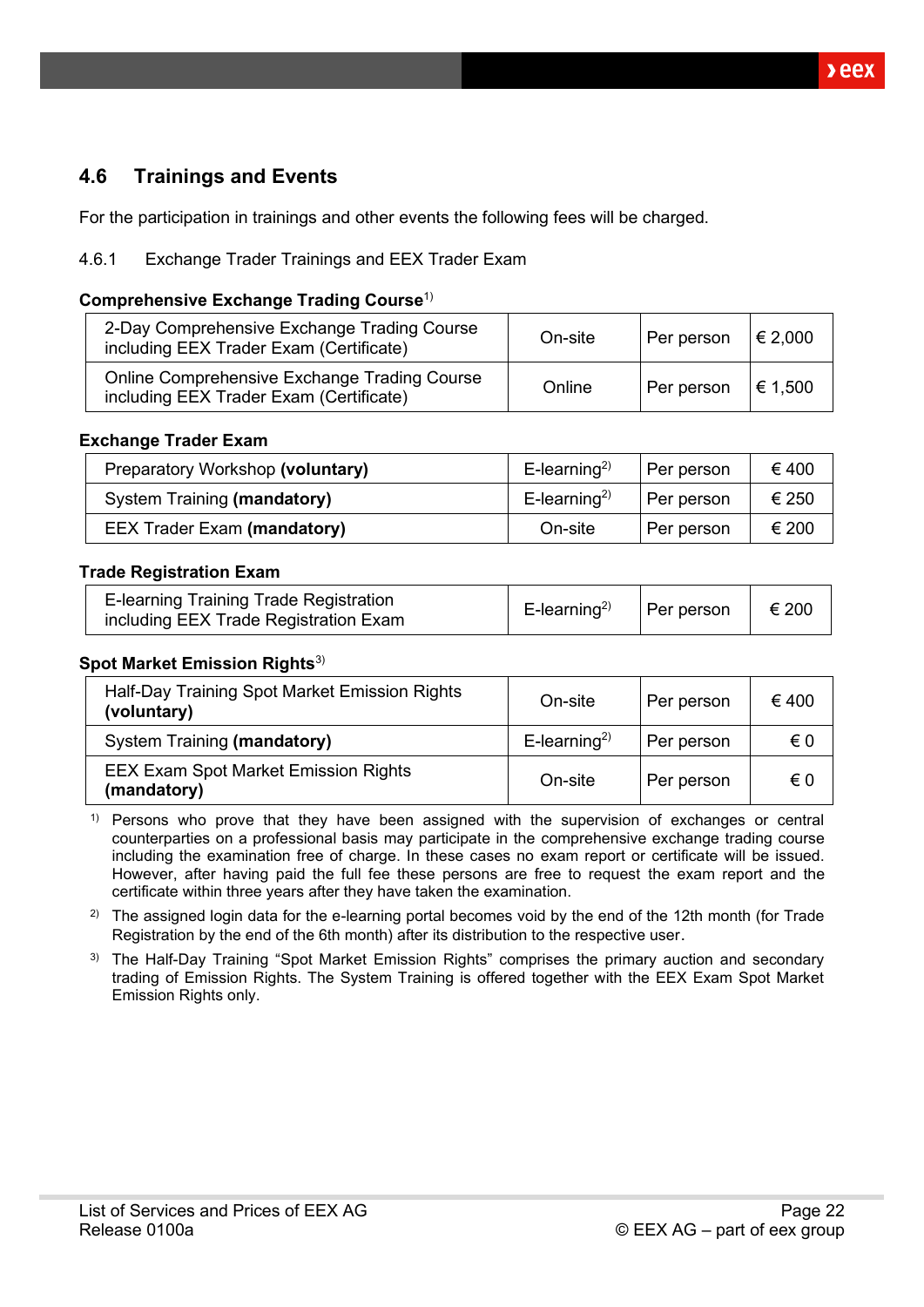#### <span id="page-22-0"></span>4.6.2 Other Trainings and Events

| Clearing              | On-site | Per person  | € 600   |
|-----------------------|---------|-------------|---------|
| <b>Visitor Groups</b> | On-site | Flat charge | € 1,400 |
| Speech                | On-site | Individual  |         |

Further trainings or events can be arranged individually upon request.

#### <span id="page-22-1"></span>4.6.3 General Conditions

If required, all training courses can also be offered in-house. In addition to the participant fee listed above, for in-house events a flat fee is charged per training day (except for EEX Trader Exam and Training Spot Market Emission Rights in Leipzig, Germany and Europe):

| <b>Additional Fees for In-house Trainings</b> | 1st day      | Each additional<br>day |
|-----------------------------------------------|--------------|------------------------|
| In Leipzig                                    | € 950        | €725                   |
| In Germany                                    | € 1,400      | € 950                  |
| In Europe                                     | € 2,300      | € 1,400                |
| <b>Outside Europe</b>                         | Individually | Individually           |

More detailed provisions on rebooking and cancellation fees for training courses and events are contained in the [General Terms and Conditions](https://www.eex.com/en/training/general-terms-and-conditions) (GTC) for training services available on the website of EEX AG. <sup>2</sup>

<sup>2</sup> https://www.eex.com/en/training/general-terms-and-conditions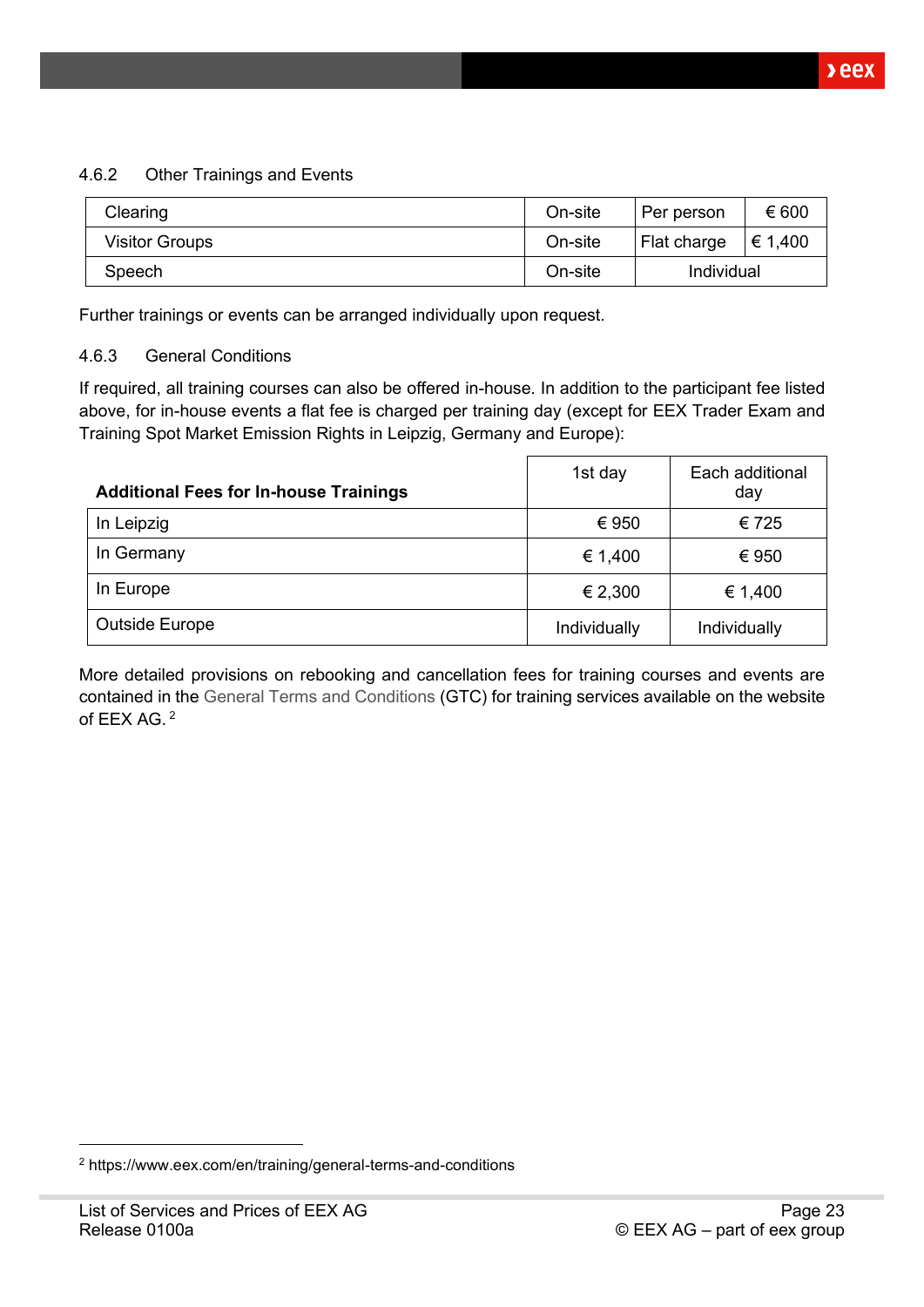### <span id="page-23-0"></span>**4.7 EEX Group DataSource**

For the provision of historical and current market data as well as settlement prices, indices or other calculations by EEX Group, EEX AG charges the following fees depending on the ordered module and access type and option (End-of-Day or Real-time):

#### <span id="page-23-1"></span>4.7.1 Access via API

| <b>Modules - Real-time</b>                  | <b>Subscription</b><br>(Price per Month) |
|---------------------------------------------|------------------------------------------|
| <b>EEX Power Asian Futures</b>              | € 125                                    |
| <b>EEX Power Futures</b>                    | € 500                                    |
| <b>EEX Natural Gas</b>                      | € 500                                    |
| <b>EEX Environmentals</b>                   | € 295                                    |
| <b>EEX Agriculturals</b>                    | € 295                                    |
| <b>EEX Freight</b>                          | € 295                                    |
| <b>EEX Ferrous Metals</b>                   | € 125                                    |
| <b>EEX Transparency Data Power</b>          | € 500                                    |
| <b>EEX Transparency Data Gas</b>            | € 295                                    |
| <b>EEX Transparency Data Power EuroWind</b> | € 535                                    |

#### <span id="page-23-2"></span>4.7.2 Access via Desktop App

| Number of Desktop App Licences* | <b>Discount for all Licences</b> | <b>Price per Licence</b><br>and Month |
|---------------------------------|----------------------------------|---------------------------------------|
|                                 | $0\%$                            | € 350                                 |
| as from 2                       | 10 %                             | € 315                                 |
| as from 5                       | 20 %                             | € 280                                 |
| as from 10                      | 30 %                             | € 245                                 |
| as from 20                      | 40 %                             | € 210                                 |
| as from 50                      | 50 %                             | € 175                                 |

\* If purchased at the same time.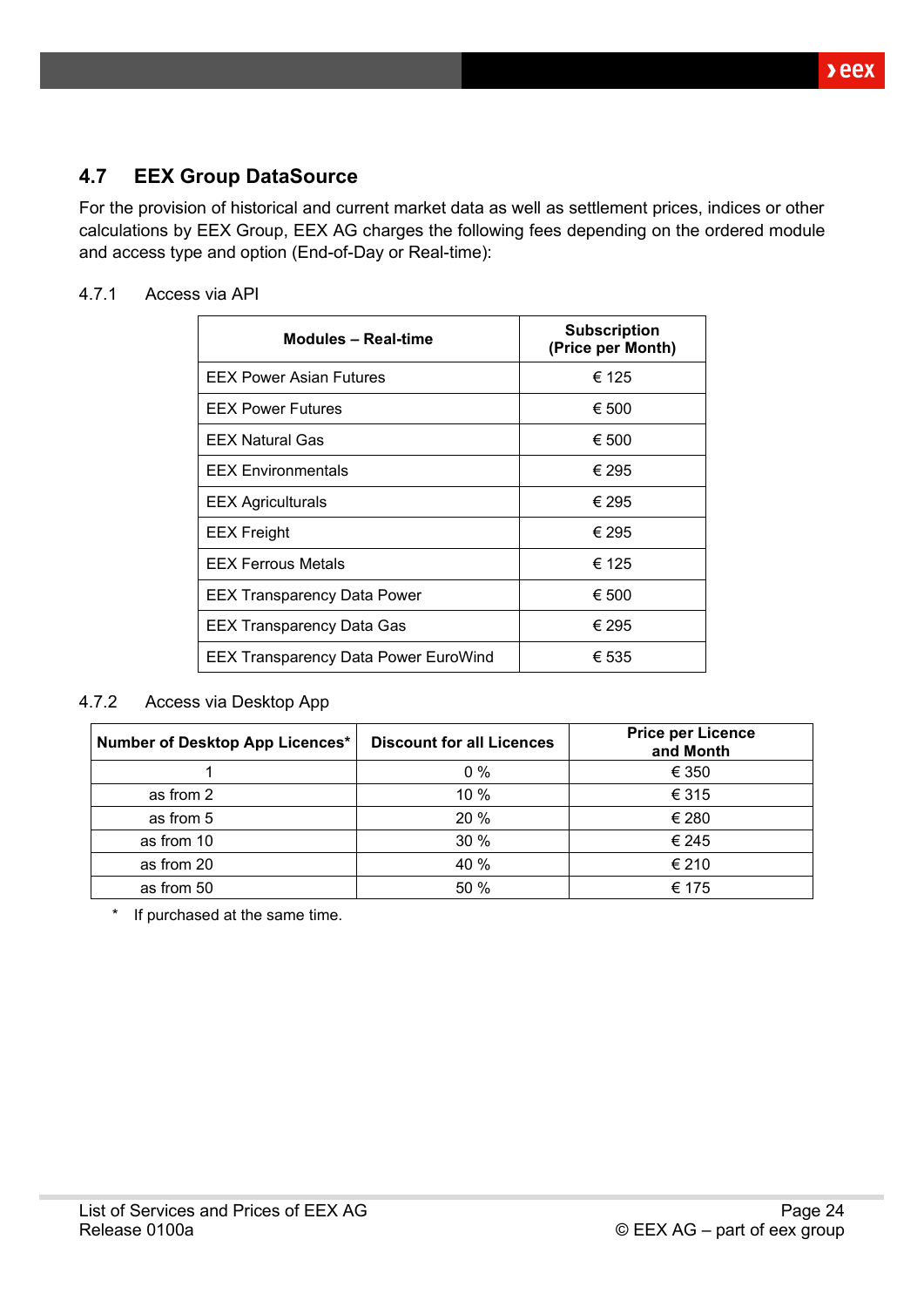<span id="page-24-0"></span>4.7.3 Access via Excel Tool

| Module - Real-time                          | <b>Subscription</b><br>(Price per Month) |
|---------------------------------------------|------------------------------------------|
| <b>EEX Power Asian Futures</b>              | € 62.50                                  |
| <b>EEX Power Futures</b>                    | € 250                                    |
| <b>EEX Natural Gas</b>                      | € 250                                    |
| <b>EEX Environmentals</b>                   | € 150                                    |
| <b>EEX Agriculturals</b>                    | € 150                                    |
| <b>EEX</b> Freight                          | € 150                                    |
| <b>EEX Ferrous Metals</b>                   | € 62.50                                  |
| <b>EEX Transparency Data Power</b>          | € 250                                    |
| <b>EEX Transparency Data Gas</b>            | € 150                                    |
| <b>EEX Transparency Data Power EuroWind</b> | € 270                                    |

A fee of € 50 per month and module is charged for the use of the Excel tool (technology fee). This technology fee is already included in each module fee of this Sec. [4.7.3.](#page-24-0)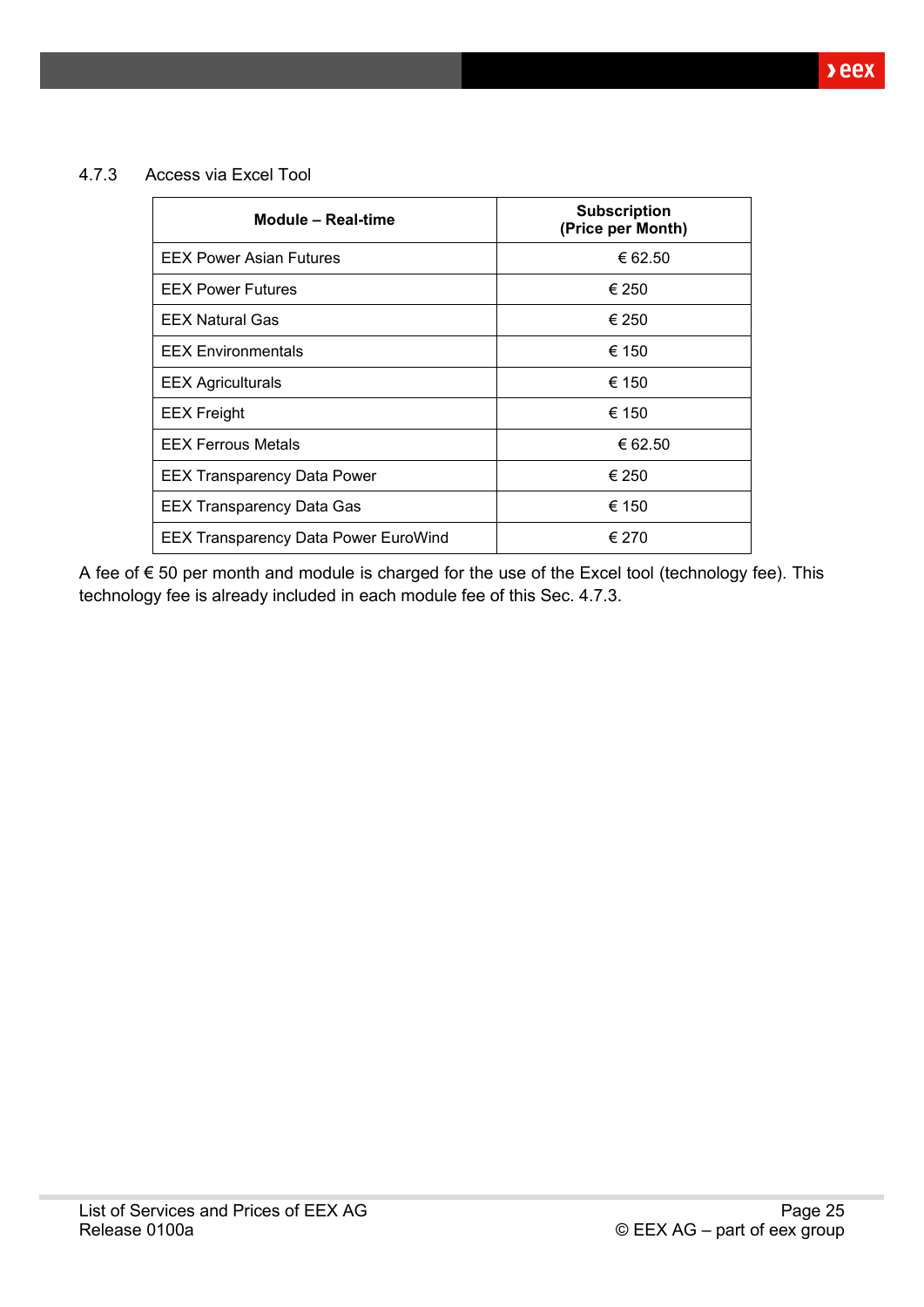<span id="page-25-0"></span>4.7.4 Access via sFTP Server

| <b>Modules - End-of-Day</b>                                  | <b>Subscription</b><br>(Price per Month) | 2-Month Access<br>(One-off Price) |
|--------------------------------------------------------------|------------------------------------------|-----------------------------------|
| EEX Power Futures <sup>1)</sup>                              | € 55                                     | € 660                             |
| <b>EEX Power Futures Trades Historic</b>                     |                                          | € 2,400                           |
| <b>EEX Power German Futures</b>                              | € 90                                     | € 1,080                           |
| <b>EEX Power Japanese Futures</b>                            | € 80                                     | € 960                             |
| <b>EEX Natural Gas</b>                                       | € 90                                     | € 1,080                           |
| <b>EEX Natural Gas Trades Historic</b>                       |                                          | € 2,400                           |
| <b>EEX Environmentals</b>                                    | € 50                                     | € 600                             |
| <b>EEX Environmental Trades Historic</b>                     |                                          | € 1,800                           |
| <b>EEX Agriculturals</b>                                     | € 50                                     | € 600                             |
| <b>EEX Agricultural Trades Historic</b>                      |                                          | € 1,800                           |
| <b>EEX Freight Trades Historic</b>                           |                                          | € 720                             |
| EEX Coal & Oil                                               |                                          | € 360                             |
| EEX Transparency Data Power EuroWind DE                      | € 85                                     | € 1,020                           |
| <b>EEX Transparency Data Power EuroWind AT</b>               | € 55                                     | € 660                             |
| EEX Transparency Data Power for AT, DE, CH <sup>2)</sup>     | € 85                                     | € 1,020                           |
| EEX Transparency Data Power for BE, CZ, NL <sup>2)</sup>     | € 55                                     | € 660                             |
| EEX Transparency Data Power for FR, GB, HU, IT <sup>2)</sup> | € 35                                     | €420                              |
| EEX Transparency Data Gas for AT, CZ, DE, IT <sup>2)</sup>   | € 35                                     | €420                              |
| <b>EEX EGIX</b>                                              | € 55                                     | € 660                             |
| <b>EEX ECarbix</b>                                           | € 55                                     | € 660                             |
| <b>EEX Monthly Index</b>                                     | € 55                                     | € 660                             |

1) Prices are per country (AT, BE, BG, CH, CZ, EL, ES, FR, GB, HU, IT, NL, Nordic, PL, RO, RS, SI, SK) according to order.

2) Prices are per country according to order.

#### <span id="page-25-1"></span>4.7.5 General Conditions

The respective extent of the market data provided and the usage rights granted are governed by the General Conditions applicable to EEX Group DataSource Products.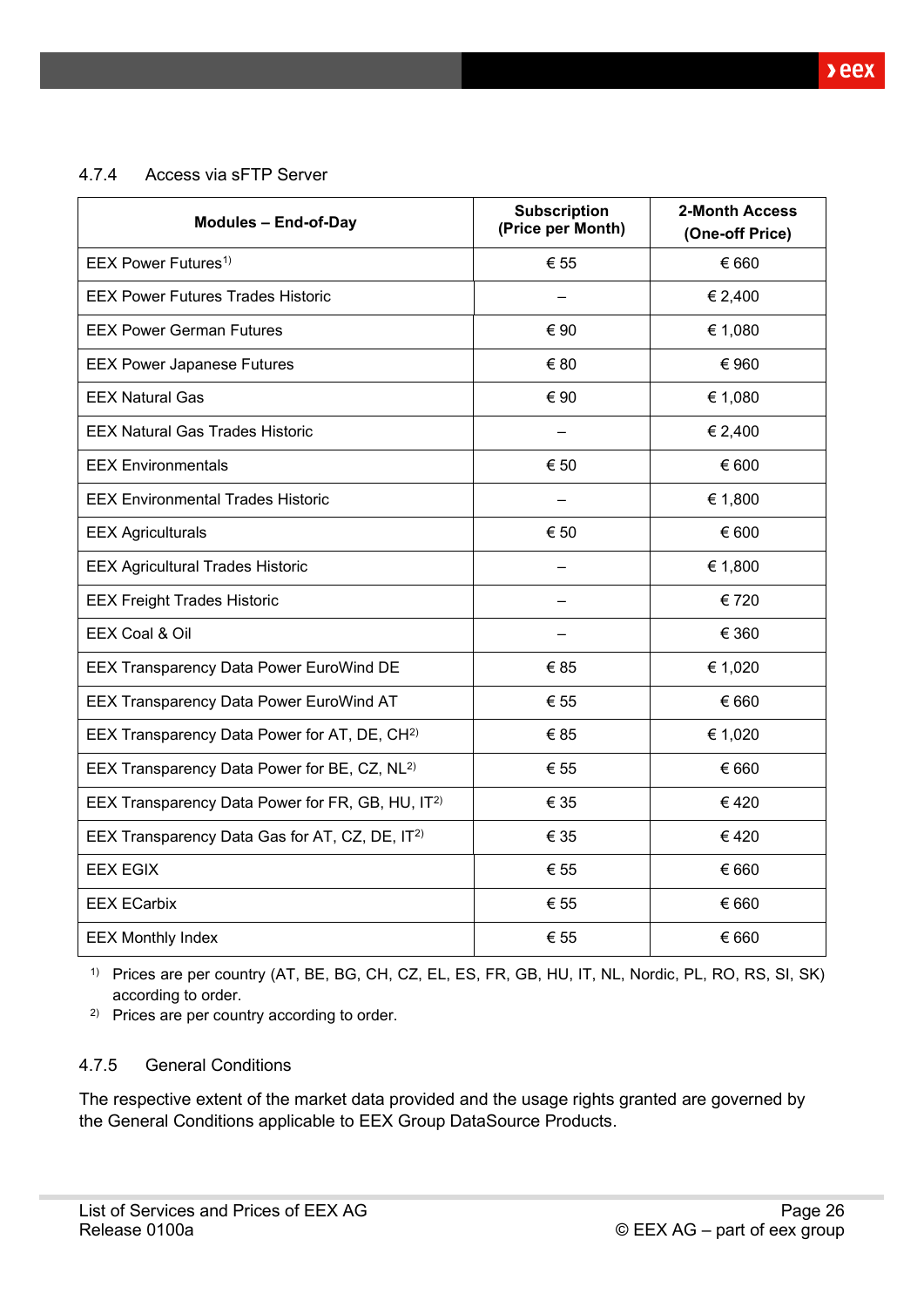### <span id="page-26-0"></span>**4.8 Transparency and Reporting Services**

Fees for Transparency and Reporting Services are charged for services for the fulfilment of regulatory obligations.

<span id="page-26-1"></span>4.8.1 Publication and forwarding of inside information and fundamental data

Fees for Transparency Services are charged for services to fulfil regulatory obligations:

- Publication and forwarding of inside information pursuant to Article 4 para 1 and Article 8 para 5 of Regulation (EU) 1227/2011 (REMIT) or Article 17 para 2 of Regulation (EU) 596/2014 (MAR) according to the business of the client and the capacity, use and unavailability of reported facilities
- Fundamental data report to ACER according to Article 9 para 7 and 9 of Regulation (EU) 1348/2014 (Implementing Regulation)
- Forwarding of power production and consumption data to ENTSO-E in accordance with the requirements of Regulation (EU) 543/2013 (EU Transparency Regulation)

| <b>Publication and Forwarding Services</b>                                                                          |                                                                                                                                               |                       |  |  |  |
|---------------------------------------------------------------------------------------------------------------------|-----------------------------------------------------------------------------------------------------------------------------------------------|-----------------------|--|--|--|
| <b>Business-related Messages</b>                                                                                    |                                                                                                                                               |                       |  |  |  |
| REMIT Business <sup>2)</sup>                                                                                        | 200 €/month                                                                                                                                   |                       |  |  |  |
| MAR <sup>2</sup>                                                                                                    |                                                                                                                                               | 200 €/month           |  |  |  |
|                                                                                                                     | Facility-related Messages   including Business-related Messages (REMIT)<br>Power: Production, Consumption, Storage   Natural Gas: Consumption |                       |  |  |  |
| REMIT MIN $ 2\rangle$ , 3)                                                                                          | units <sup>4)</sup> < $100$ MW                                                                                                                | 250 €/month           |  |  |  |
| <b>REMIT SMALL</b>                                                                                                  | $< 5$ units <sup>4)</sup>                                                                                                                     | 520 $\epsilon$ /month |  |  |  |
| <b>REMIT MEDIUM</b>                                                                                                 | $\geq$ 5 to < 10 units <sup>4)</sup>                                                                                                          | 790 $\epsilon$ /month |  |  |  |
| <b>REMIT LARGE</b>                                                                                                  | $\geq$ 10 to < 30 units <sup>4)</sup>                                                                                                         | 1050 €/month          |  |  |  |
| <b>REMIT XLARGE</b>                                                                                                 | $\geq$ 30 units <sup>4)</sup>                                                                                                                 | 1200 €/month          |  |  |  |
| Facility-related Messages   including Business-related Messages (REMIT)<br><b>Natural Gas: Storage</b>              |                                                                                                                                               |                       |  |  |  |
| <b>REMIT GAS</b><br>free of charge                                                                                  |                                                                                                                                               |                       |  |  |  |
| Tools                                                                                                               |                                                                                                                                               |                       |  |  |  |
| Transmission and -Reporting-Tool (Client)<br>free of charge<br>Webservice-API (Direct connection)<br>free of charge |                                                                                                                                               |                       |  |  |  |
| <b>EEX Inside Information Messenger IIM</b>                                                                         | 250 €/month                                                                                                                                   |                       |  |  |  |
| (browser-based reporting and backup solution)                                                                       |                                                                                                                                               |                       |  |  |  |

EEX AG charges the following fees<sup>1</sup>, depending on the type of the reports:

Footnotes see next page.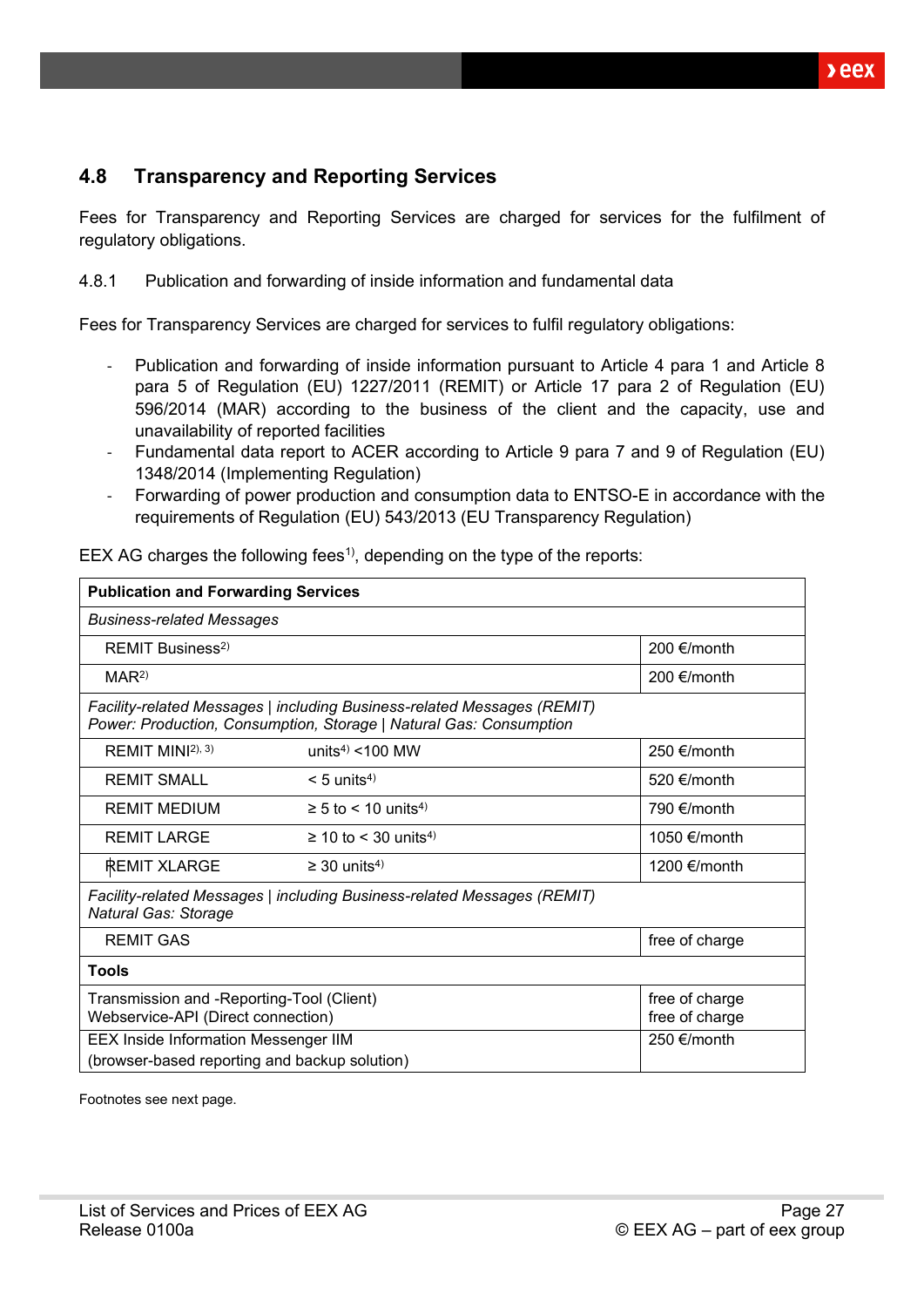| <b>Additional Services for Facility-related Messages</b> |                                      |                       |  |  |  |
|----------------------------------------------------------|--------------------------------------|-----------------------|--|--|--|
| Data Forwarding to ENTSO-E                               |                                      |                       |  |  |  |
| <b>ENTSO-E SMALL</b>                                     | $< 5$ units <sup>5)</sup>            | 220 €/month           |  |  |  |
| <b>ENTSO-E MEDIUM</b>                                    | $\geq$ 5 to < 10 units <sup>5)</sup> | 370 $\epsilon$ /month |  |  |  |
| ENTSO-E LARGE                                            | $\geq$ 10 units <sup>5)</sup>        | 520 €/month           |  |  |  |
| Fundamental data report to ACER                          |                                      |                       |  |  |  |
| 200 €/month<br><b>REMIT GAS REPORT</b>                   |                                      |                       |  |  |  |
| free of charge<br><b>First-Level-Support</b>             |                                      |                       |  |  |  |

<sup>1)</sup> The fees for services according to this table are waived for the first conclusion of a contract or for an extension of an existing contract (e.g., EEX IIM, ENTSO-E, REMIT GAS REPORT) within and for the period from 1 April 2022 up to and including 31 December 2022 in the amount of the respective contract or its extension, respectively.

- $2)$  Access to the EEX IIM is provided free of charge in this product.
- For customers, which exclusively report units with a capacity of less than 100 MW in the field of power production. A unit is the smallest component of a facility for which messages regarding capacity, use and unavailability are required according to Regulation (EU) 1227/2011.
- <sup>4)</sup> The number of units is determined as the sum of the following commodities/value adding stages: power/production, power/storage, power/consumption and natural gas/consumption. Units from the power/production sector with a capacity of less than 100 MW are not taken into account.
- $5$  A unit is the smallest component of a facility for which messages according to the EU Transparency Regulation are required. The number of units is summed up for the commodity/value adding stages: power/production, and power/consumption.

The data delivery contract contains more detailed provisions on this. The data is published on the EEX transparency platform [\(www.eex-transparency.com\)](http://www.eex-transparency.com/).

#### Services for existing customers

The products listed in the following table will be available until 31.12.2022 for contracts concluded before 31.12.2020. As of 01.01.2023, these products will be replaced by the EEX Inside Information Messenger (EEX IIM). **The EEX IIM will be provided free of charge during the transition period (01.01.2022 until 31.12.2022).**

The following fees will be charged as of 01.01.2022:

| Ad-hoc Ticker (REMIT) via TR-Tool / including EEX IIM                                                                             | 200 €/month |
|-----------------------------------------------------------------------------------------------------------------------------------|-------------|
| Ad-hoc Ticker (REMIT) via Online Tool (3 Certificates) / including EEX IIM<br>for reporting companies without physical facilities | 200 €/month |
| Ad-hoc Ticker (REMIT) via Online Tool (3 Certificates) / including EEX IIM<br>for reporting companies with physical facilities    | 250 €/month |
| Ad-hoc Ticker (MAR) via Online Tool (3 Certificates) / including EEX IIM                                                          | 200 €/month |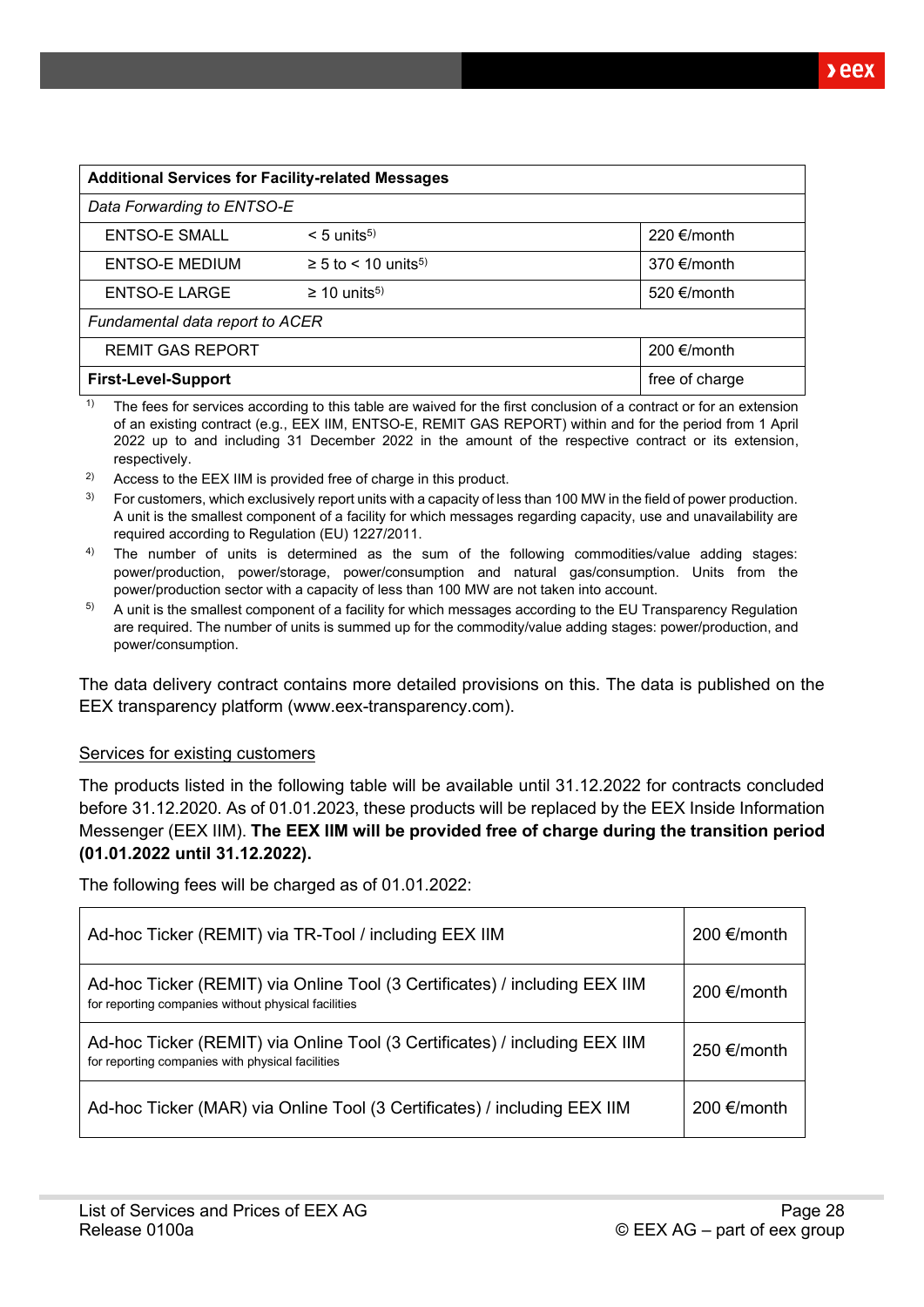#### <span id="page-28-0"></span>4.8.2 Transaction data pursuant to REMIT

For the provision with the client's order and transaction data (basic service) as well as their reporting to ACER<sup>1)</sup>, EICOM or Equias (additional service) in accordance with the provisions of REMIT<sup>2)</sup> and further regulations based thereon, EEX AG charges the following fees depending on the number of market segments $3)$  selected:

|                              | <b>Basic Service</b>      | Additional Service <sup>4), 5)</sup> |                             |               |  |           |
|------------------------------|---------------------------|--------------------------------------|-----------------------------|---------------|--|-----------|
|                              | Data provision to the     | <b>Reporting to</b>                  |                             |               |  |           |
|                              | <b>Market Participant</b> | <b>ACER</b>                          | <b>EICom</b>                | <b>Equias</b> |  |           |
| <b>One Market Segment</b>    | € 275 per month           | € 10 per month                       |                             |               |  |           |
| <b>Two Market Segments</b>   | € 500 per month           | € 20 per month                       | € 100 per<br>month<br>month |               |  | € 100 per |
| <b>Three Market Segments</b> | € 675 per month           | € 30 per month                       |                             |               |  |           |

1) As an alternative to direct forwarding of the data specified to ACER, provision to another Registered Reporting Mechanism (RRM) approved by ACER can also be chosen.

- <sup>2)</sup> Upon request, the data can also be forwarded to ElCom in accordance with the StromVV.
- $3)$  The following market segments may be selected:
	- Power Derivatives: EEX regulated market and/or EEX OTF
	- Gas Derivatives & Spot: EEX regulated market and/or EEX OTF
	- Power Spot: EPEX SPOT SE
- 4) Only offered in connection with the Basic Service.
- <sup>5)</sup> Please note that any fee charged by ElCom, Equias (formerly EFETnet) or ACER towards EEX AG or EPEX SPOT SE will result in an automatic adjustment of this fee at the time of the former's introduction. Particularly in relation to the reporting to ACER, we make reference to *Commission Decision (EU) 2020/2152 on fees due to the European Union Agency for the Cooperation of Energy Regulators for collecting, handling, processing and analysing of information reported under Regulation (EU) No 1227/2011 of the European Parliament and of the Council* ("Commission Decision"). This Commission Decision has been published on 18 December 2020, introducing such fees as of 1 January 2021. All fees of ACER towards EEX AG or EPEX SPOT SE specifically attributable to the REMIT reporting of a client will be passed on in full to that respective client on a yearly basis ("**ACER REMIT Fee**").

The REMIT Data Services Agreement contains more detailed provisions on this.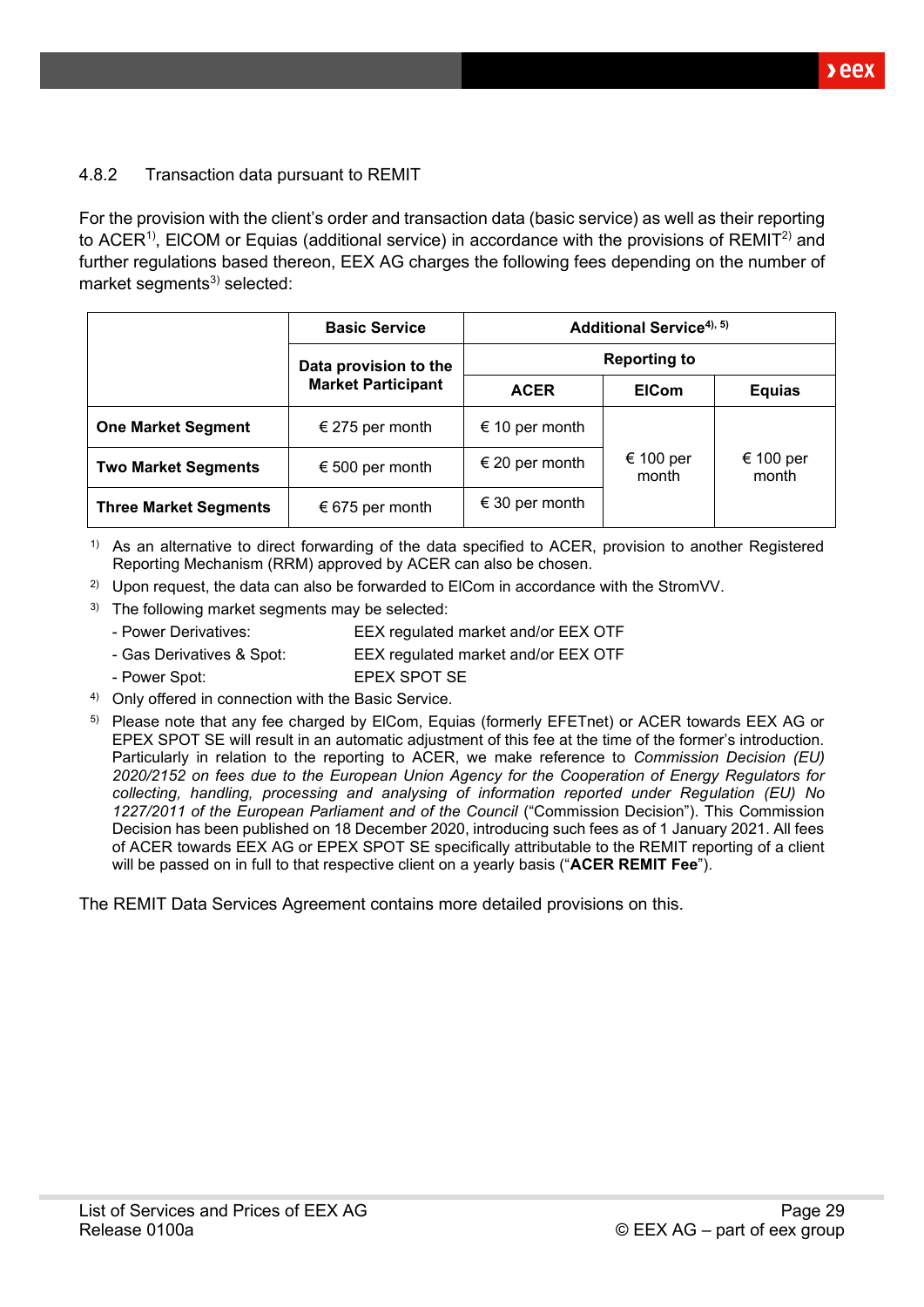#### <span id="page-29-0"></span>4.8.3 Transaction data for GB Contracts

For the provision with the client's order and transaction data for GB Contracts concluded at EPEX SPOT SE, EEX AG charges the following fees:

|                    | Data provision to the Market Participant |  |  |
|--------------------|------------------------------------------|--|--|
| One Market Segment | € 275 per month                          |  |  |

The GB Data Services Agreement contains more detailed provisions on this.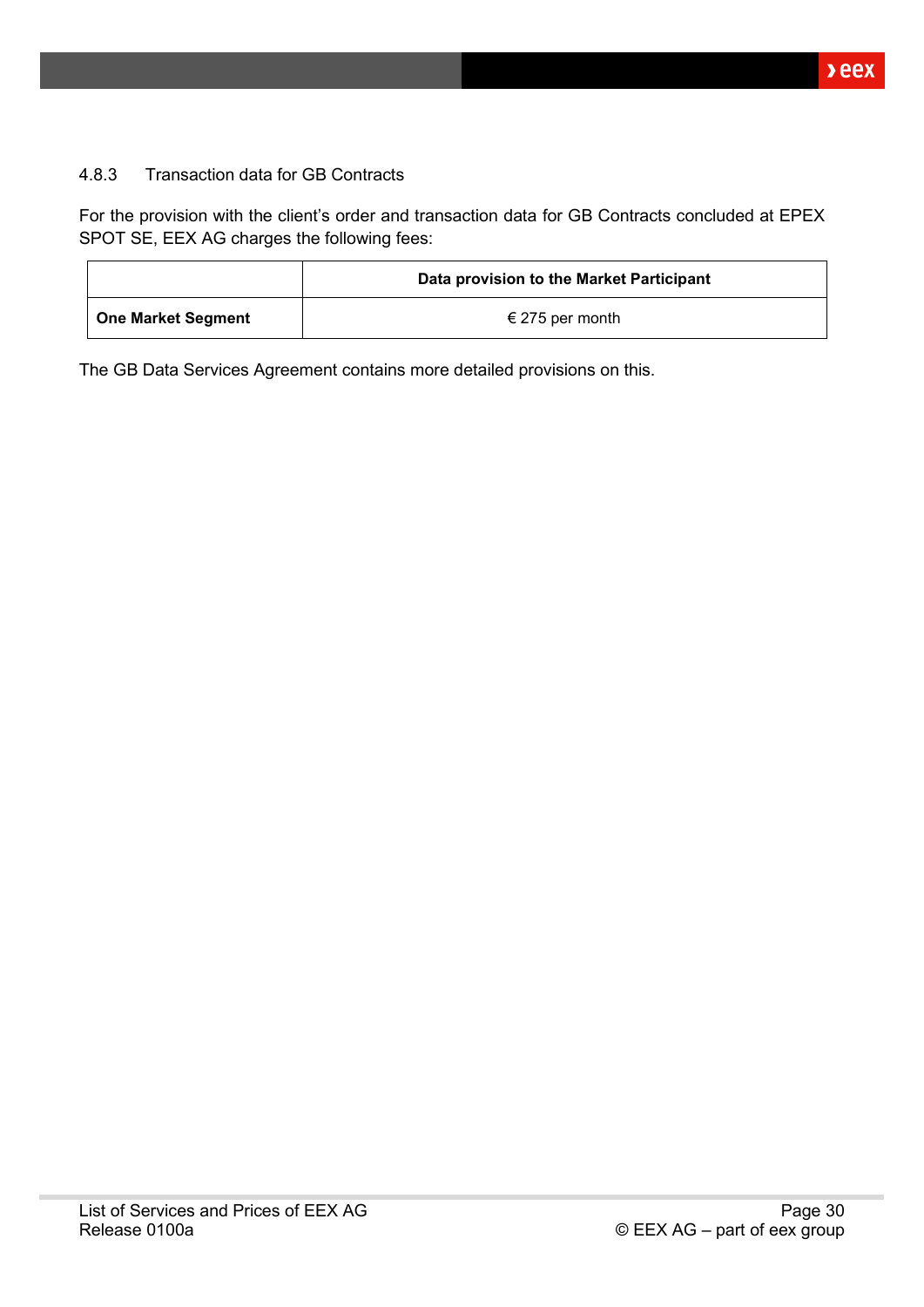#### <span id="page-30-0"></span>4.8.4 Position and transaction data pursuant to MiFID II and MiFIR

For the provision with instrument data (Instrument Data Provision) as well as the client's position and transaction data (MiFID II or MiFIR Data Services) for the purpose of completion and forwarding to Bundesanstalt für Finanzdienstleistungsaufsicht (BaFin) according to the relevant provisions of the national implementation of Directive 2014/65/EU (MiFID II), Regulation (EU) 600/2014 (MiFIR) and further regulations based on them (Basic Service), EEX AG charges the following fees depending on the extent of the service:

| <b>Instrument Data Provision</b>                            |                                                                  |  |  |  |  |
|-------------------------------------------------------------|------------------------------------------------------------------|--|--|--|--|
| For clients that are not members of EEX<br>€ 300 per month  |                                                                  |  |  |  |  |
| <b>MiFID II Data Services</b>                               |                                                                  |  |  |  |  |
| <b>Basic Service</b>                                        | free of charge <sup>1)</sup>                                     |  |  |  |  |
| <b>Additional Service 1</b><br>free of charge <sup>1)</sup> |                                                                  |  |  |  |  |
| <b>Additional Service 2</b>                                 | € 300 per month <sup>2)</sup>                                    |  |  |  |  |
| <b>Additional Service 3</b>                                 | free of charge <sup><math>1</math>), <math>5</math>)</sup>       |  |  |  |  |
|                                                             |                                                                  |  |  |  |  |
|                                                             | <b>MIFIR Data Services</b>                                       |  |  |  |  |
| <b>Basic Service</b>                                        | free of charge <sup>3)</sup> / $\in$ 300 per month <sup>4)</sup> |  |  |  |  |
| <b>Additional Service 1</b><br>free of charge               |                                                                  |  |  |  |  |
| <b>Additional Service 2</b><br>free of charge <sup>5)</sup> |                                                                  |  |  |  |  |

<sup>1)</sup> For members of EEX as Non-Investment or Investment Firms.

<sup>2)</sup> For non-members of EEX, that are participating via members as a third party.

<sup>3)</sup> For members of EEX as Non-Investment Firms or Non-EU-Investment Firms.

4) For members of EEX as EU-Investment Firms.

5) For customers that concluded a MiFID II/MiFIR Data Service Agreement before 5 August 2019. The service is not offered beyond that date.

The MiFID II/ MiFIR Data Services Agreement contains more detailed provisions on this and other available services (Additional Services).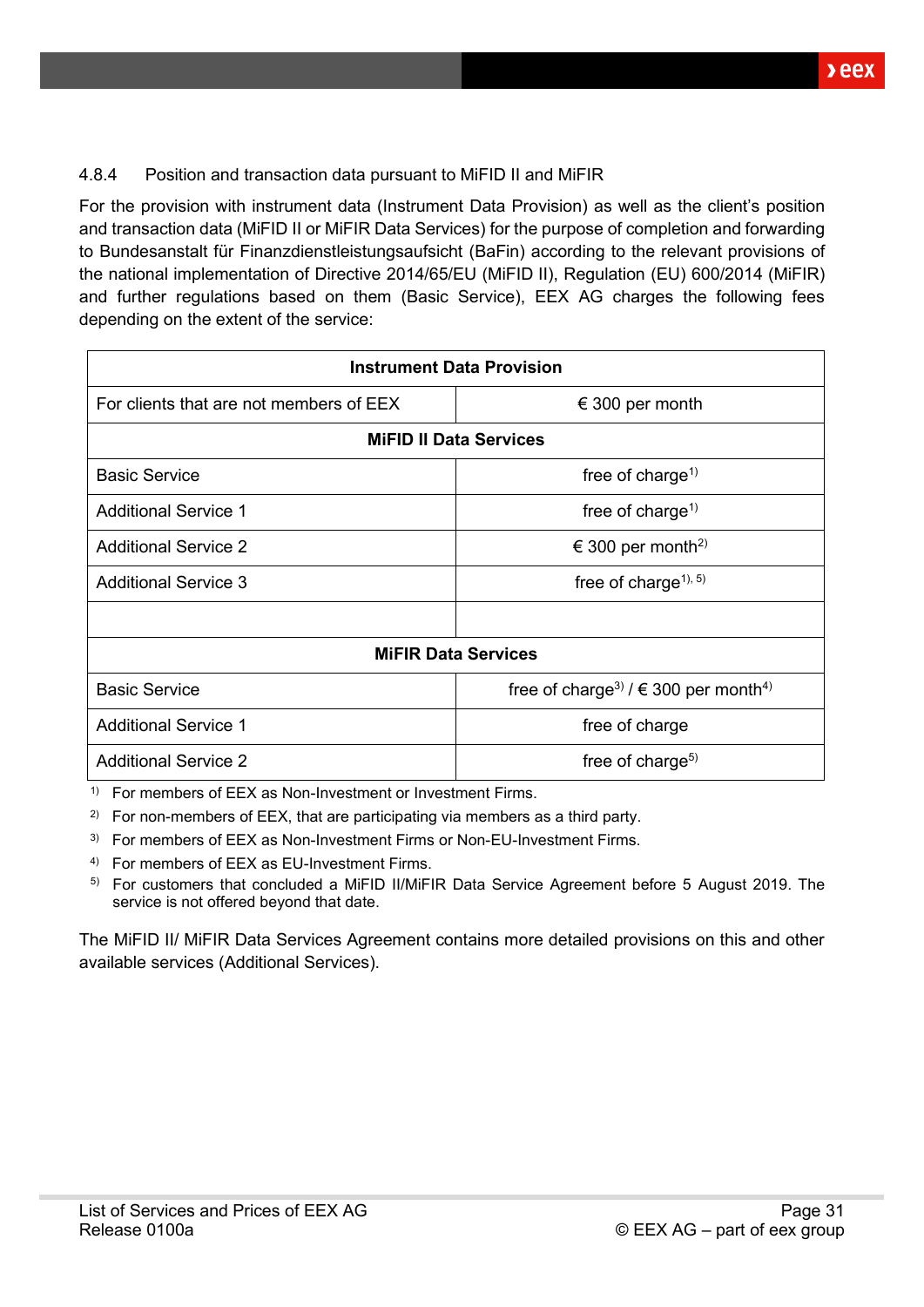#### <span id="page-31-0"></span>4.8.5 Further services

For special efforts of EEX AG which go beyond the activities covered by the fees according to Sects. [4.8.2](#page-28-0) to [4.8.4](#page-30-0) and which have been initiated by the participant, EEX AG will charge the following fees:

|                                                   | <b>Activity</b>                                                        |                                         |                                                    |  |
|---------------------------------------------------|------------------------------------------------------------------------|-----------------------------------------|----------------------------------------------------|--|
| <b>Special efforts for</b><br>activities under    | <b>Backloading</b>                                                     | <b>Restoring files on FTP</b><br>server | Separate sending of<br><b>Acknowledgement File</b> |  |
| <b>Sect. 4.8.2 (REMIT)</b>                        | The fees of Sect. 4.8.2<br>€ 25 per trading day<br>concerned<br>apply  |                                         |                                                    |  |
| Sect. 4.8.3<br>(GB Contracts)                     | The fees of Sect. 4.8.3<br>apply                                       |                                         |                                                    |  |
| Sect. 4.8.4 (MiFID II<br>position reports)        | € 75 per trading day<br>concerned if more than<br>10 calendar days ago | € 25 per trading day<br>concerned       | € 50 per file                                      |  |
| <b>Sect. 4.8.4 (MiFIR</b><br>transaction reports) | € 75 per trading day<br>concerned if more than<br>10 calendar days ago | € 25 per trading day<br>concerned       | € 50 per file                                      |  |

Furthermore, in addition to the services pursuant to Sects. [4.8.1](#page-26-1) to [4.8.4](#page-30-0) further associated services may be requested from EEX AG, such as historical data retrieval. If EEX confirms the possibility of the provision of the associated services, an effort-dependent fee of € 150 per hour or part thereof will be charged. Further details shall be agreed between the parties.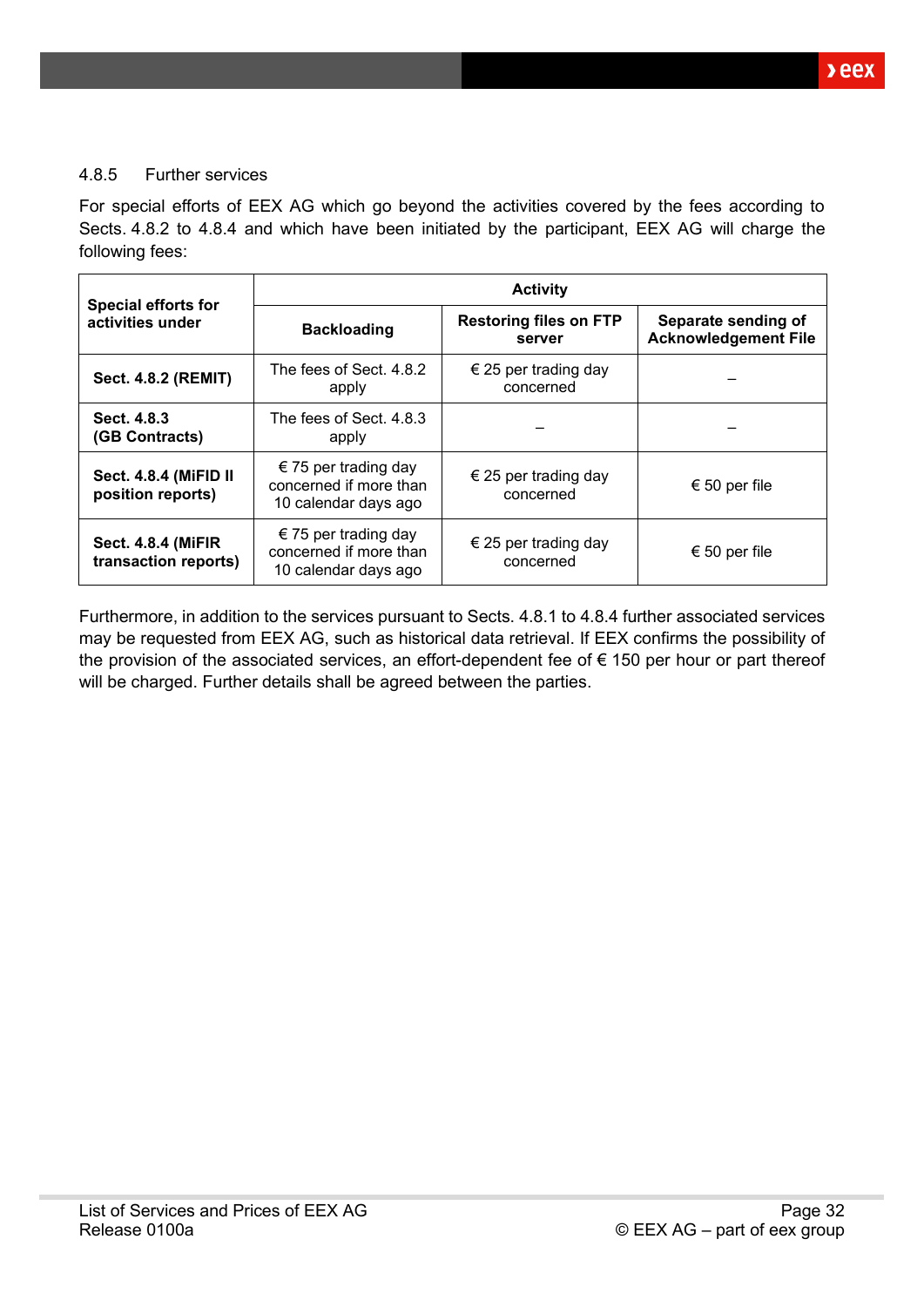### <span id="page-32-0"></span>**4.9 InsightCommodity**

For the use of the platform "InsightCommodity" of EEX AG, EEX AG charges the following fees depending on the number of services or products listed on this platform:

| <b>Number of listed Services or Products</b> | Fee                    |
|----------------------------------------------|------------------------|
| 1 Service or product                         | € 500 per month        |
| 2 Services or products                       | € 300 per month        |
| 3 Services or products                       | € 200 per month        |
| 4 Services or products                       | € 100 per month        |
| 5 - 10 Services or products                  | $\epsilon$ 0 per month |
| For every further service or product         | € 100 per month        |

The InsightCommodity Service Agreement contains more detailed provisions on this.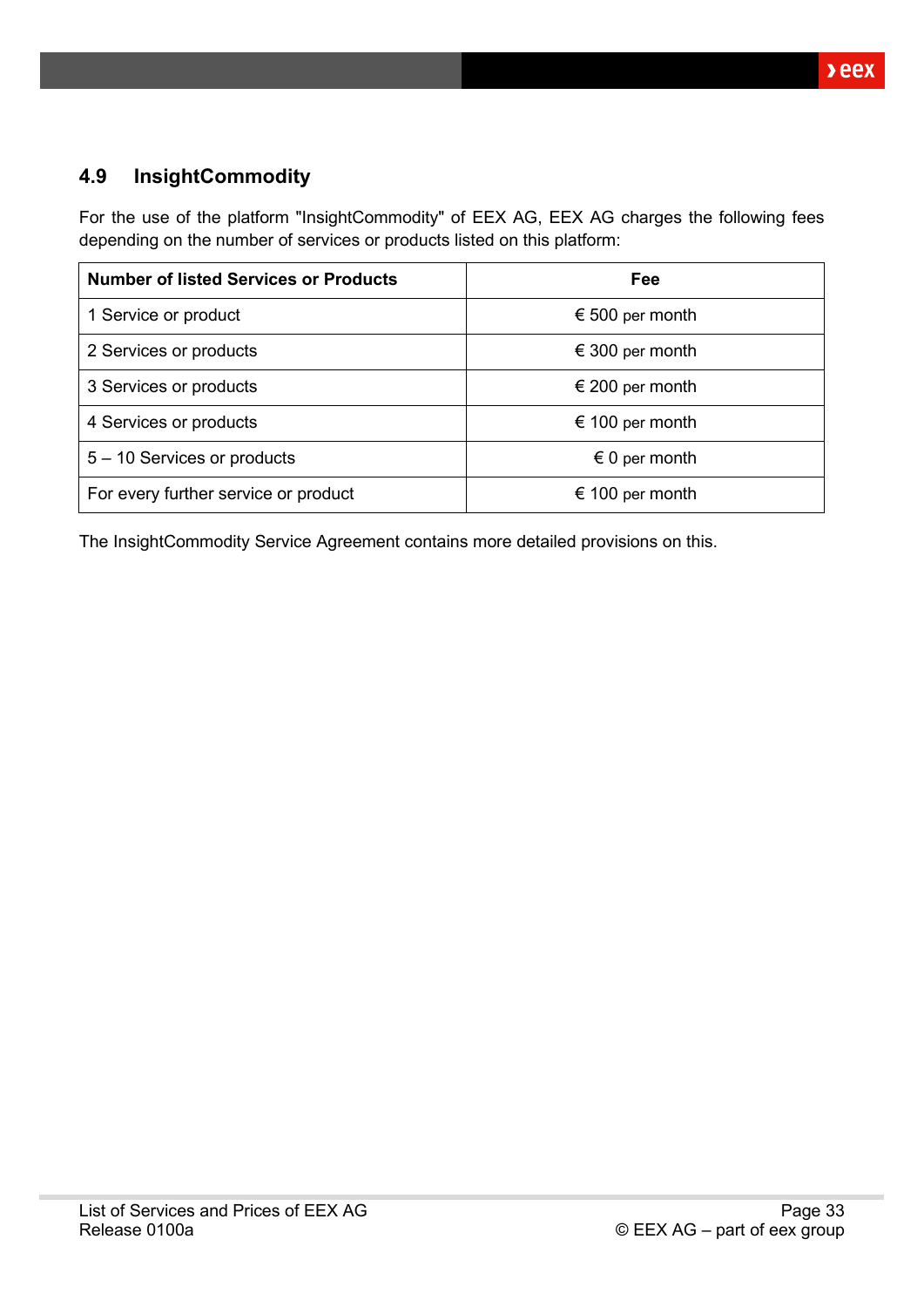### <span id="page-33-0"></span>**4.10 Other Services**

With regard to services not listed in this price and service list which are provided on behalf of the recipient of the service or which are provided in his presumable interest and expected to be subject to payment under the circumstances concerned EEX AG can determine the level of charges at its reasonable discretion (§ 315 of the German Civil Code). The recipient of the service shall also bear any expenses incurred in the context of any activities taken by EEX AG on his behalf or his presumable interest.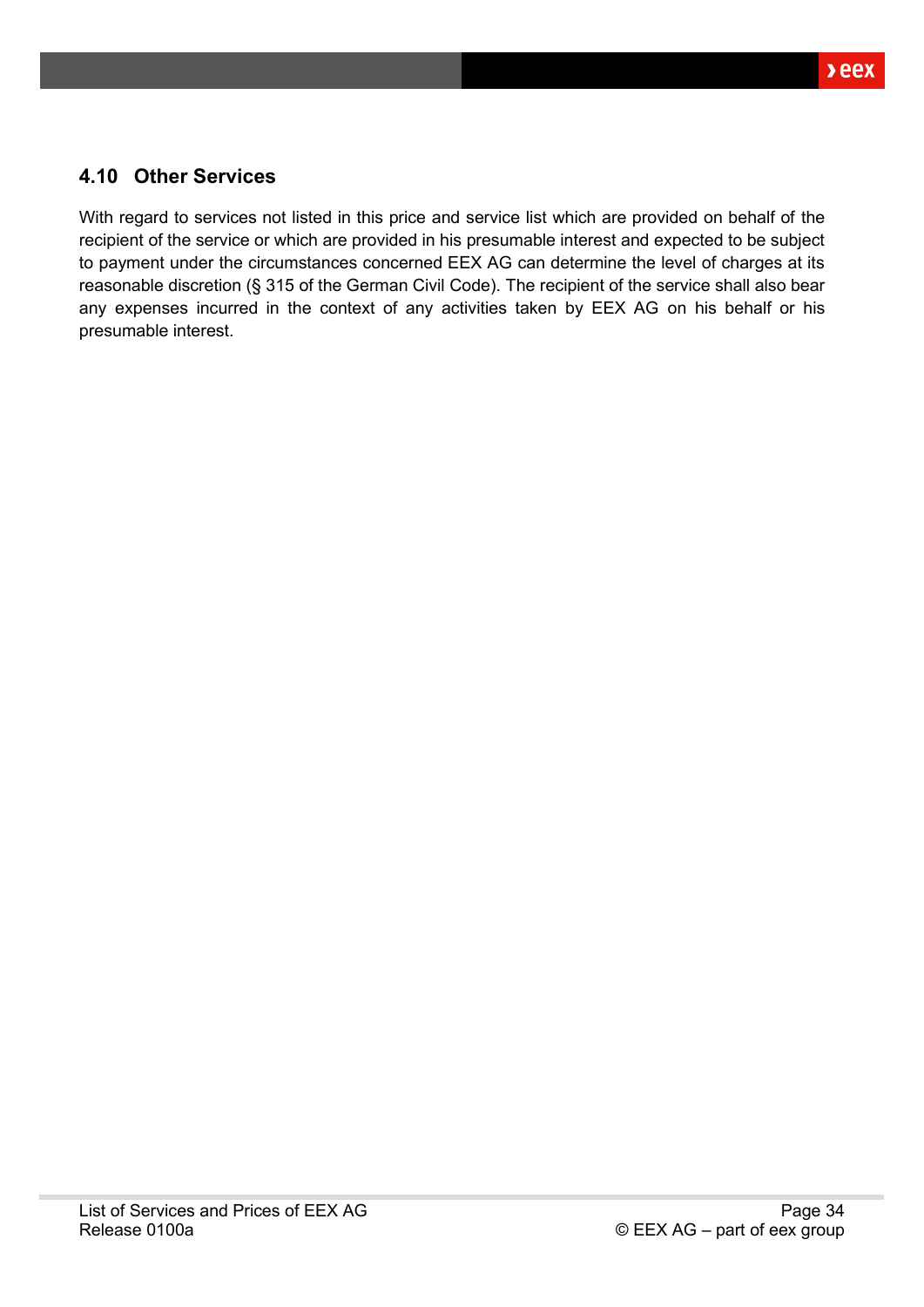## <span id="page-34-0"></span>**5. Market Support Agreements**

EEX AG offers interested direct or indirect trading participants to support the development of the respective sub-markets of EEX through market support initiatives and/or the assumption of quotation obligations or other support services, in accordance with the following conditions (Market Support Agreement).

All Market Support Agreements described in this Sect. [5](#page-34-0) are subject to change and are for information purposes only. The details result from the respective Market Support Agreement to be concluded.

### <span id="page-34-1"></span>**5.1 Market Maker Agreements**

Market makers must quote according to defined parameters such as order book presence and maximum spreads over a fixed period in the respective order book of EEX in order to receive a corresponding fee.

In addition to the conclusion of a Market Making Agreement, admission as a Market Maker by the Management Board of the Exchange is required.

### <span id="page-34-2"></span>**5.2 Liquidity Provider Agreements**

Liquidity providers must quote according to defined parameters such as order book presence and maximum spreads over a fixed period in the respective order book of the EEX in order to receive a corresponding fee.

In addition to the conclusion of a Liquidity Provider Agreement, the admission as a Liquidity Provider by the Management Board of the Exchange is possible.

### <span id="page-34-3"></span>**5.3 Volume Provider Agreements**

Volume Providers must reach defined volume thresholds when trading on EEX in order to receive a corresponding fee.

### <span id="page-34-4"></span>**5.4 Other Supporter Agreements**

Other Supporters must provide defined support services in return for a corresponding fee.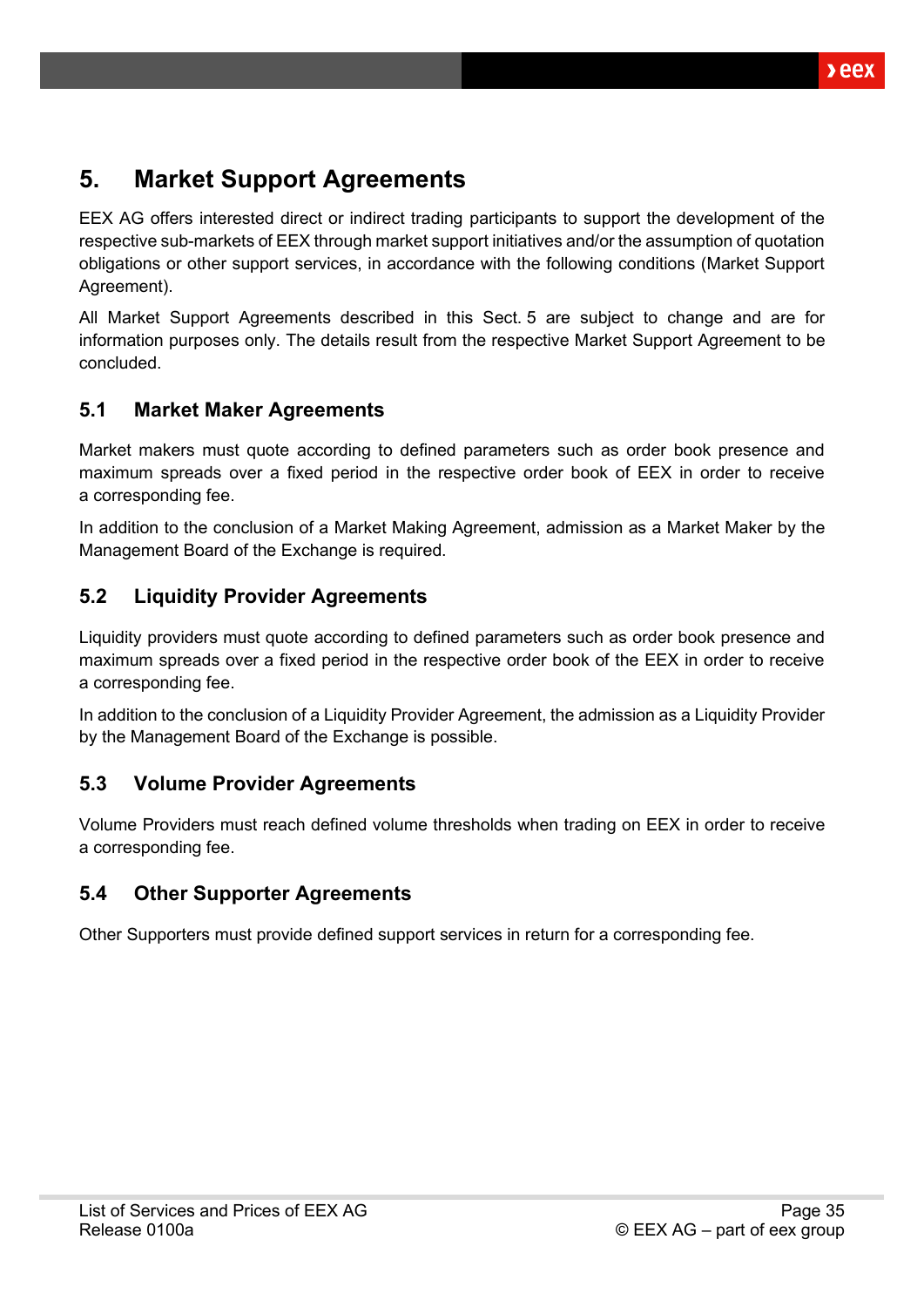# <span id="page-35-0"></span>**6. General Rules**

### <span id="page-35-1"></span>**6.1 Validity**

In conjunction with the application for admission as a trading participant or the application for participation in trading at the EEX OTF, respectively, the applicant submits an offer to conclude a contract between himself and EEX AG; the object of said contract comprises the inclusion of the trading-related fees of this List of Services and Prices of EEX AG (especially annual fees, technical fees and transaction fees). With the admission of the applicant as trading participant or with the conclusion of an agreement on participation in trading at the EEX OTF, respectively, EEX AG accepts the applicant's offer. Other fees, such as training fees or fees for information products, only become part of this contract by special agreement.

### <span id="page-35-2"></span>**6.2 Due Date of Payments**

#### <span id="page-35-3"></span>6.2.1 Transaction Fees

Transaction fees for the Spot Markets fall due on the day of the delivery on which the transaction is based. Transaction fees for the Derivatives Markets fall due on the day on which the position on which the transactions is based is opened, closed or has expired. Transaction fees are payable after receipt of invoice.

#### <span id="page-35-4"></span>6.2.2 Annual Fees and Technical Fees

#### <span id="page-35-5"></span>6.2.2.1General Conditions

Annual fees are due annually in advance. Annual fees are charged from the start of the month which follows admission to the exchange.

Technical fees will be invoiced at the end of the quarter. The technical fee is due from the time at which the order is placed and not from the time at which admission is granted. If the order is placed at the latest on the 15th day of the month, fees are due for the entire month. If the order is placed after the 15th day of the month, fees are only due starting from the first day of the following month.

#### <span id="page-35-6"></span>6.2.2.2 Special Provisions for Trading in Natural Gas Products

Annual fees relating to trading in natural gas products as specified in Sect. [4.1](#page-14-1) as well as the technical fees for the frontends Trayport**®** Joule**®** Screen and Trayport**®** Trading Gateway**®** if they are also used for trading in natural gas products will be invoiced monthly on a pro rata basis. The technical fees are already due from the time at which an order is placed.

#### <span id="page-35-7"></span>6.2.3 Other Fees and Expenses

All other fees and possible expenses, including sales tax, fall due upon presentation of the invoice.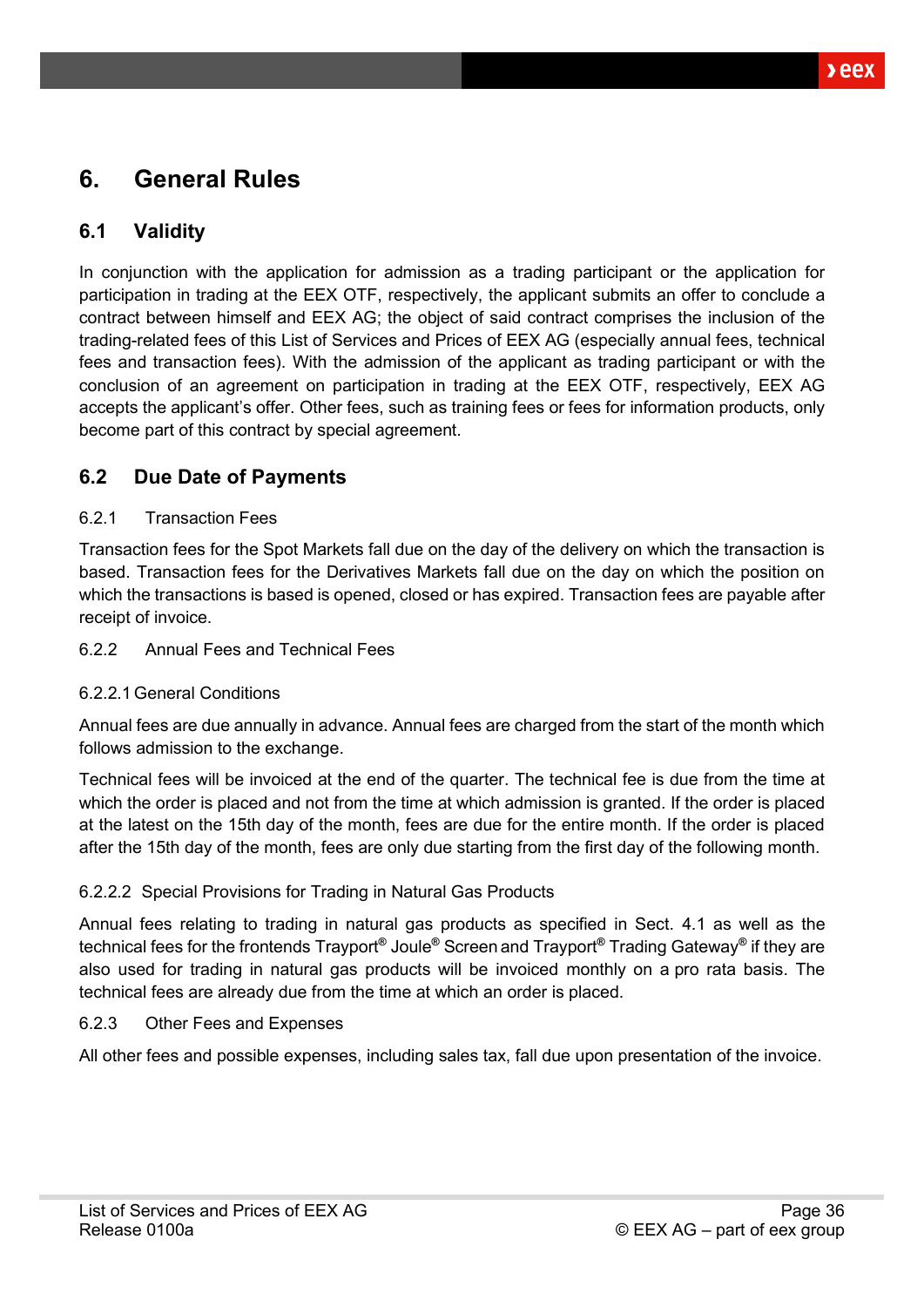### <span id="page-36-0"></span>**6.3 Debit**

Any transaction fees, annual fees, technical fees, and fees for trainings and events (as far as trading participants are concerned) which fall due according to this List of Services and Prices of EEX AG will be debited by clearing with the respective Clearing Member of the respective trading participant.

### <span id="page-36-1"></span>**6.4 Value-Added Tax (VAT)**

The disclosure of fees in this List of Services and Prices of EEX AG is exclusive of applicable VAT or other taxes. The VAT stated in the invoices is set in accordance with the respectively valid tax regulations.

### <span id="page-36-2"></span>**6.5 Termination**

Unless otherwise agreed, the general period of notice comprises 3 months as of the end of the month. Terminations require the written form. User based accesses can be terminated at any time, taking effect at the end of the month.

If the market participant is changing his technical access, the old technical access will no longer be charged as of the month following the date of the availability of the new access.

Annual fees excluding the implied technical fees are refunded proportionately. In this context, refunding of the proportionate amount is only effected for entire months that have not yet started.

### <span id="page-36-3"></span>**6.6 Amendments**

EEX AG shall be entitled to amend the List of Services and Prices of EEX AG at any time. EEX AG shall announce the price changes that lead to higher fees or other changes at the latest six weeks before such changes come into effect.

Amendments of this List of Services and Prices of EEX AG necessitated by the introduction of new services, the launch of new products on one of the markets of EEX, or the decrease of existing fees become effective as of the date that is declared in the List of Services and Prices of EEX AG provided such are announced at the latest two weeks before such come into effect.

### <span id="page-36-4"></span>**6.7 Applicable Law; Place of Jurisdiction**

Unless otherwise stipulated in the respective agreements, this List of Services and Prices of EEX AG shall be governed exclusively by the applicable material law of the Federal Republic of Germany to the exclusion of the UN law on sales and the provisions of conflict of laws.

Leipzig shall be the exclusive legal venue for all conflicts arising in connection with this List of Services and Prices of EEX AG and Leipzig shall be the place of performance.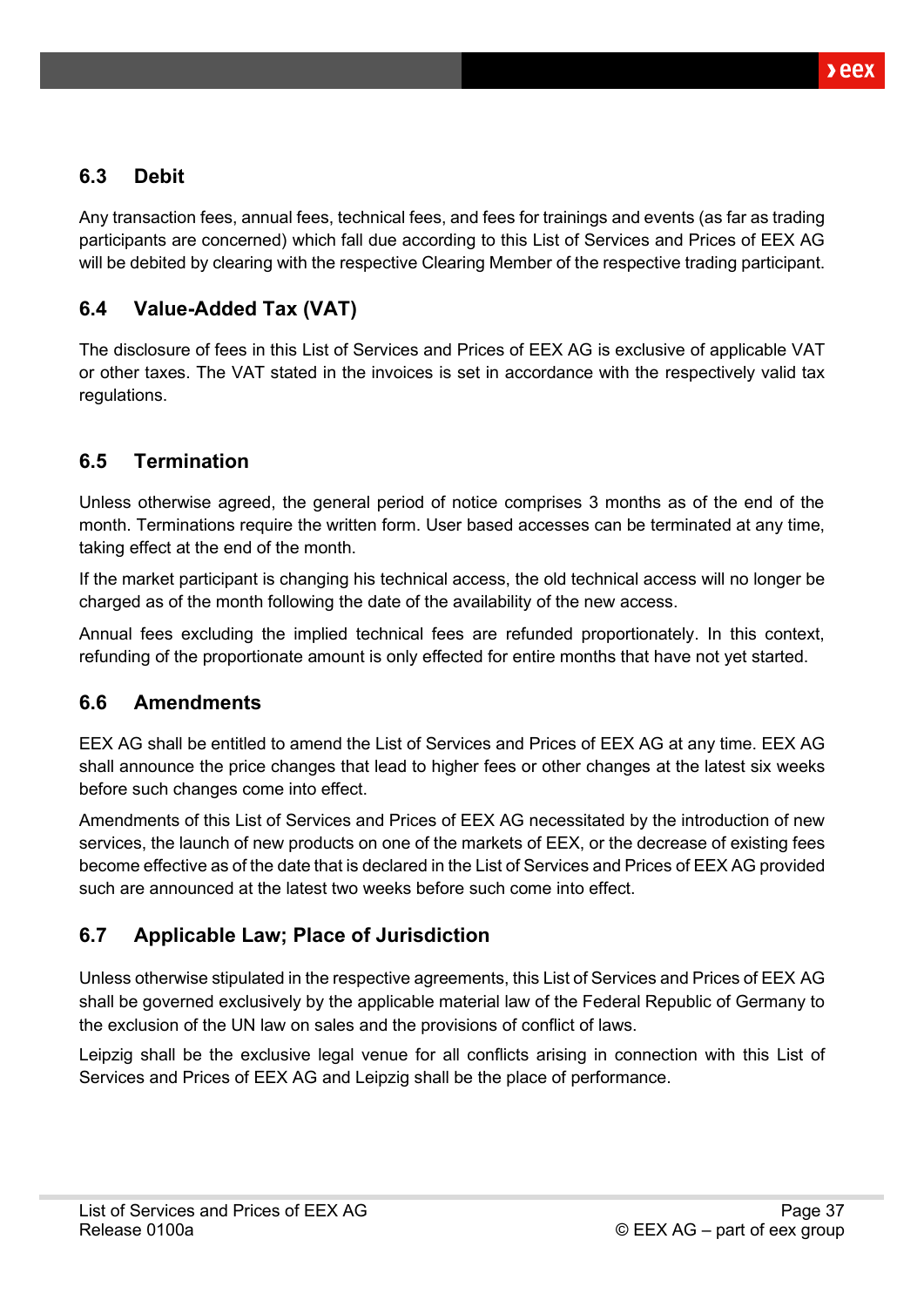## <span id="page-37-0"></span>**Appendix A: Detailed Connection Prices**

The listed features of a service alternative may be used simultaneously on the ordered connection (bandwidth). The respective services share the agreed bandwidth. To use the services ETI and FIX Sessions according to Sect. [4.5,](#page-20-0) one or more connections according to the following overview are additionally required. These will be charged in addition to the ordered MIC service.

|                                                                                                    | <b>Bandwidth</b>          |                                 | <b>Connection prices</b>        |                                 |                               |  |
|----------------------------------------------------------------------------------------------------|---------------------------|---------------------------------|---------------------------------|---------------------------------|-------------------------------|--|
| <b>Service</b>                                                                                     | (Leased line<br>Mbit/s)   | Leased line in<br><b>Tier A</b> | Leased line in<br><b>Tier B</b> | Leased line in<br><b>Tier C</b> | <b>iAccess</b><br>(VPN)       |  |
|                                                                                                    | E1/Ethernet - Leased line |                                 |                                 |                                 |                               |  |
| <b>MIC and MDI</b>                                                                                 | 1                         | € 24,000 p.a.                   | € 24,000 p.a.                   | R                               | € 15,000<br>p.a. <sup>1</sup> |  |
| <b>EUREX GUI</b><br><b>Channel in</b><br><b>Combination with</b><br>MIC on same line <sup>3)</sup> | 1                         | € 6,000 p.a.                    | € 6,000 p.a.                    | R                               | $-7)$                         |  |

| Ethernet - Leased line <sup>6)</sup>                      |    |               |                |   |       |
|-----------------------------------------------------------|----|---------------|----------------|---|-------|
| <b>MIC and EMDI</b>                                       | 4  | € 36,000 p.a. | €42,000 p.a.   | R | $-4)$ |
| MIC, EMDI, and<br><b>RDI</b>                              | 80 | € 69,000 p.a. | € 112,200 p.a. | R | $-5)$ |
|                                                           |    | € 2,400 p.a.  | € 3,000 p.a.   | R |       |
| <b>EUREX GUI</b><br><b>Channel in</b>                     | 3  | € 4,800 p.a.  | € 6,000 p.a.   | R |       |
| <b>Combination with</b><br>MIC on same line <sup>3)</sup> | 5  | € 7,200 p.a.  | € 9,000 p.a.   | R |       |
|                                                           | 10 | € 9,600 p.a.  | € 12,000 p.a.  | R |       |

| Decided GUI - Solution (without MIC) on basis on leased lines           |    |               |               |   |  |  |
|-------------------------------------------------------------------------|----|---------------|---------------|---|--|--|
| <b>EUREX GUI</b><br><b>Channel as</b><br>decided solution <sup>3)</sup> |    | € 24,000 p.a. | € 24,000 p.a. | R |  |  |
|                                                                         | 3  | € 30,000 p.a. | € 36,000 p.a. | R |  |  |
|                                                                         |    | € 36,000 p.a. | € 42,000 p.a. | R |  |  |
|                                                                         | 10 | € 42,000 p.a. | € 54,000 p.a. | R |  |  |

| Internet – Solution                                               |                            |   |  |  |
|-------------------------------------------------------------------|----------------------------|---|--|--|
| <b>EUREX GUI</b><br>Channel <sup>3)</sup> over<br>public Internet | € 7,500 p.a. <sup>2)</sup> | - |  |  |